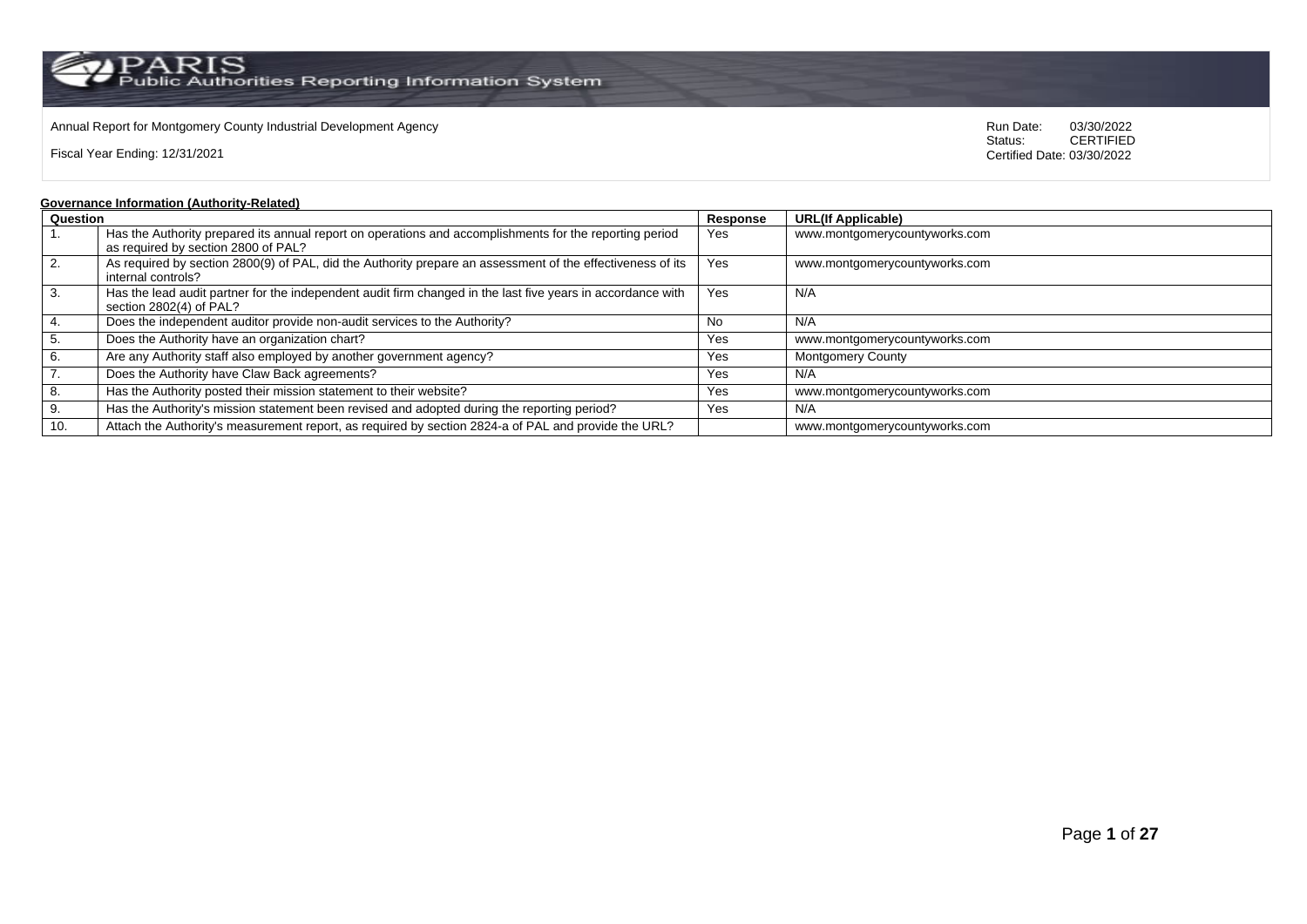Annual Report for Montgomery County Industrial Development Agency<br>
Status: CERTIFIED

Fiscal Year Ending: 12/31/2021

CERTIFIED Certified Date: 03/30/2022

#### **Governance Information (Board-Related)**

|                  | <u>Sovernance imormation (Board-Related)</u>                                                                                                       |          |                               |
|------------------|----------------------------------------------------------------------------------------------------------------------------------------------------|----------|-------------------------------|
| Question         |                                                                                                                                                    | Response | <b>URL(If Applicable)</b>     |
| 1.               | Has the Board established a Governance Committee in accordance with Section 2824(7) of PAL?                                                        | Yes      | N/A                           |
| 2.               | Has the Board established an Audit Committee in accordance with Section 2824(4) of PAL?                                                            | Yes      | N/A                           |
| 3.               | Has the Board established a Finance Committee in accordance with Section 2824(8) of PAL?                                                           | Yes      | N/A                           |
| 4.               | Provide a URL link where a list of Board committees can be found (including the name of the committee<br>and the date established):                |          | www.montgomerycountyworks.com |
| 5.               | Does the majority of the Board meet the independence requirements of Section 2825(2) of PAL?                                                       | Yes      | N/A                           |
| 6.               | Provide a URL link to the minutes of the Board and committee meetings held during the covered fiscal<br>vear                                       |          | www.montgomerycountyworks.com |
| $\overline{7}$ . | Has the Board adopted bylaws and made them available to Board members and staff?                                                                   | Yes      | www.montgomerycountyworks.com |
| 8.               | Has the Board adopted a code of ethics for Board members and staff?                                                                                | Yes      | www.montgomerycountyworks.com |
| 9.               | Does the Board review and monitor the Authority's implementation of financial and management controls?                                             | Yes      | N/A                           |
| 10.              | Does the Board execute direct oversight of the CEO and management in accordance with Section 2824(1)<br>of PAL?                                    | Yes      | N/A                           |
| 11.              | Has the Board adopted policies for the following in accordance with Section 2824(1) of PAL?                                                        |          |                               |
|                  | Salary and Compensation                                                                                                                            | Yes      | N/A                           |
|                  | Time and Attendance                                                                                                                                | Yes      | N/A                           |
|                  | <b>Whistleblower Protection</b>                                                                                                                    | Yes      | N/A                           |
|                  | Defense and Indemnification of Board Members                                                                                                       | Yes      | N/A                           |
| 12.              | Has the Board adopted a policy prohibiting the extension of credit to Board members and staff in<br>accordance with Section 2824(5) of PAL?        | Yes      | N/A                           |
| 13.              | Are the Authority's Board members, officers, and staff required to submit financial disclosure forms in<br>accordance with Section 2825(3) of PAL? | Yes      | N/A                           |
| 14.              | Was a performance evaluation of the board completed?                                                                                               | Yes      | N/A                           |
| 15.              | Was compensation paid by the Authority made in accordance with employee or union contracts?                                                        | Yes      | N/A                           |
| 16.              | Has the board adopted a conditional/additional compensation policy governing all employees?                                                        | Yes      | www.montgomerycountyworks.com |
| 17.              | Has the board adopted a Uniform Tax Exemption Policy(UTEP) according to Section 874(4) of GML?                                                     | Yes      | www.montgomerycountyworks.com |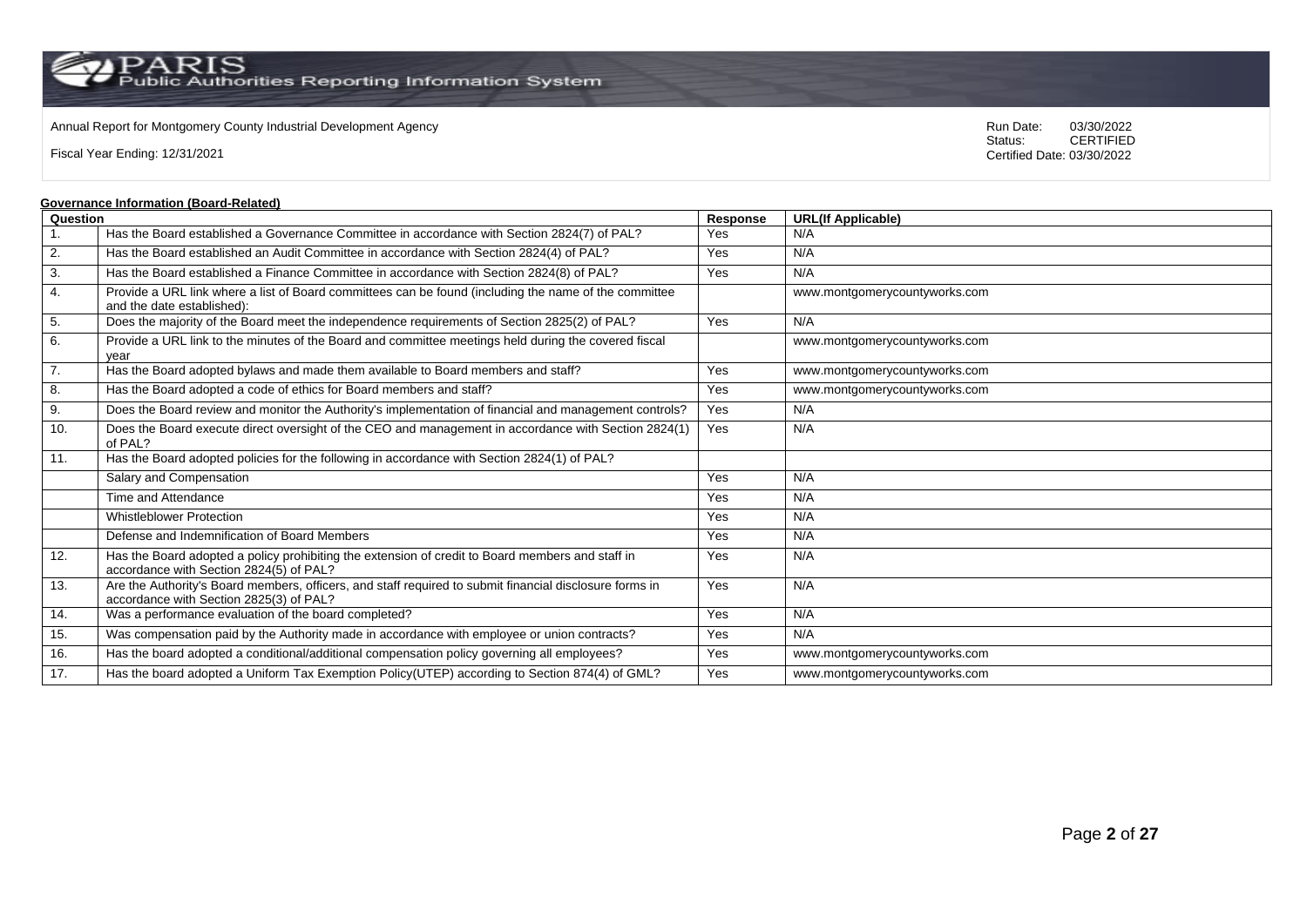Annual Report for Montgomery County Industrial Development Agency<br>
Status: CERTIFIED

Fiscal Year Ending: 12/31/2021

CERTIFIED Certified Date: 03/30/2022

### **Board of Directors Listing**

| <b>Name</b>                    | Auricchio, Amanda     | Nominated By                          | Local     |
|--------------------------------|-----------------------|---------------------------------------|-----------|
| <b>Chair of the Board</b>      | No                    | <b>Appointed By</b>                   | Local     |
| If yes, Chair Designated by    |                       | <b>Confirmed by Senate?</b>           | N/A       |
| <b>Term Start Date</b>         | 5/22/2018             | Has the Board Member/Designee         | Yes       |
|                                |                       | Signed the Acknowledgement of         |           |
|                                |                       | <b>Fiduciary Duty?</b>                |           |
| <b>Term Expiration Date</b>    | Pleasure of Authority | <b>Complied with Training</b>         | Yes       |
|                                |                       | <b>Requirement of Section 2824?</b>   |           |
| <b>Title</b>                   |                       | Does the Board Member/Designee        | <b>No</b> |
|                                |                       | also Hold an Elected or Appointed     |           |
|                                |                       | <b>State Government Position?</b>     |           |
| Has the Board Member Appointed |                       | Does the Board Member/Designee        | <b>No</b> |
| a Designee?                    |                       | also Hold an Elected or Appointed     |           |
|                                |                       | <b>Municipal Government Position?</b> |           |
| <b>Designee Name</b>           |                       | <b>Ex-Officio</b>                     |           |

| <b>Name</b>                                   | Beck, Matthew                | Nominated By                                                                                                 | Local     |
|-----------------------------------------------|------------------------------|--------------------------------------------------------------------------------------------------------------|-----------|
| <b>Chair of the Board</b>                     | No                           | <b>Appointed By</b>                                                                                          | Local     |
| If yes, Chair Designated by                   |                              | <b>Confirmed by Senate?</b>                                                                                  | <b>No</b> |
| <b>Term Start Date</b>                        | 11/24/2014                   | <b>Has the Board Member/Designee</b><br>Signed the Acknowledgement of<br><b>Fiduciary Duty?</b>              | Yes       |
| <b>Term Expiration Date</b>                   | <b>Pleasure of Authority</b> | <b>Complied with Training</b><br><b>Requirement of Section 2824?</b>                                         | Yes       |
| <b>Title</b>                                  |                              | Does the Board Member/Designee<br>also Hold an Elected or Appointed<br><b>State Government Position?</b>     | <b>No</b> |
| Has the Board Member Appointed<br>a Designee? |                              | Does the Board Member/Designee<br>also Hold an Elected or Appointed<br><b>Municipal Government Position?</b> | <b>No</b> |
| <b>Designee Name</b>                          |                              | Ex-Officio                                                                                                   | <b>No</b> |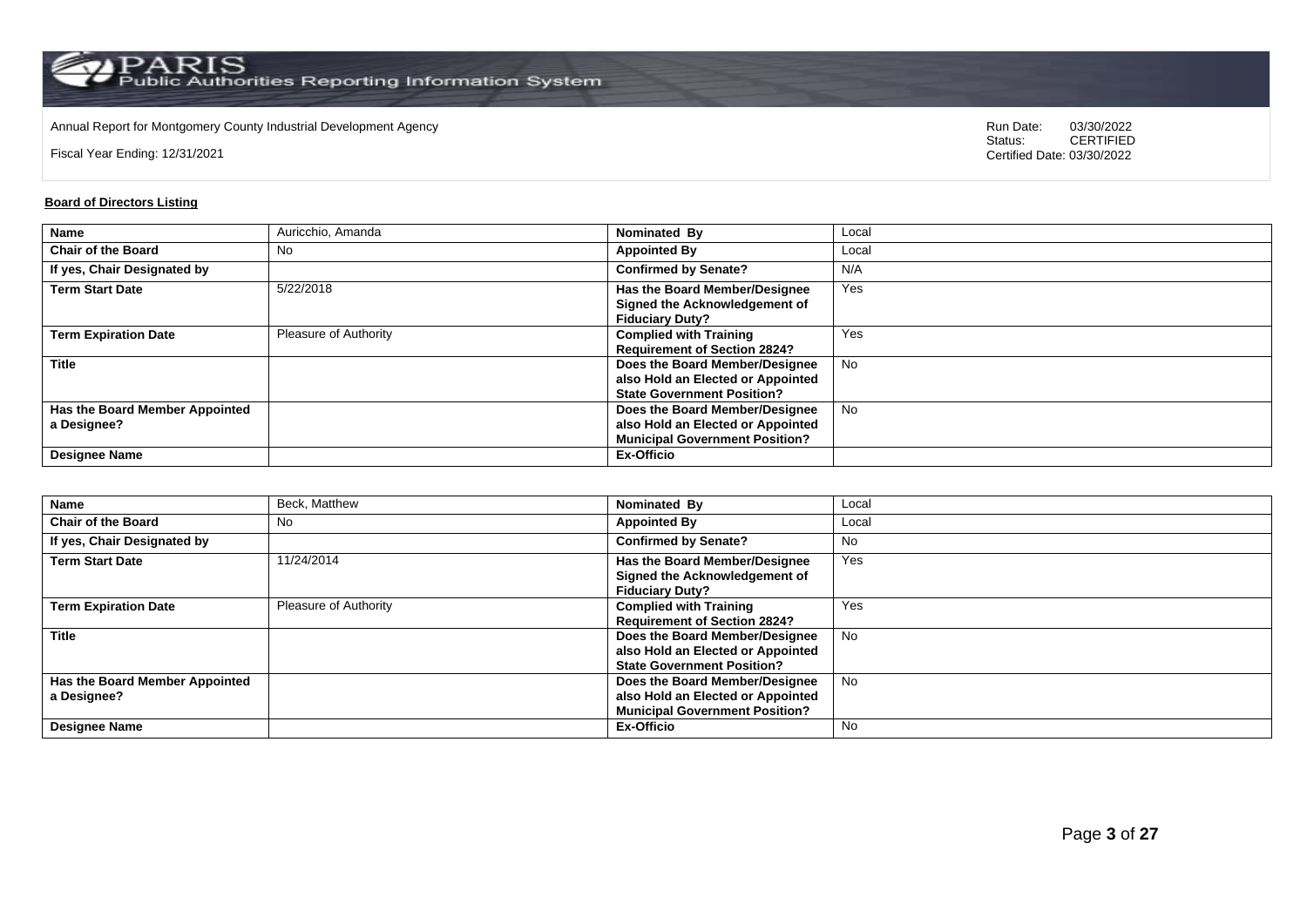Annual Report for Montgomery County Industrial Development Agency<br>
Status: CERTIFIED

Fiscal Year Ending: 12/31/2021

| Name                                          | Kowalczyk, Mark              | Nominated By                                                                                                 | Local     |
|-----------------------------------------------|------------------------------|--------------------------------------------------------------------------------------------------------------|-----------|
| <b>Chair of the Board</b>                     | No                           | <b>Appointed By</b>                                                                                          | Local     |
| If yes, Chair Designated by                   |                              | <b>Confirmed by Senate?</b>                                                                                  | N/A       |
| <b>Term Start Date</b>                        | 3/28/2017                    | Has the Board Member/Designee<br>Signed the Acknowledgement of<br><b>Fiduciary Duty?</b>                     | Yes       |
| <b>Term Expiration Date</b>                   | <b>Pleasure of Authority</b> | <b>Complied with Training</b><br><b>Requirement of Section 2824?</b>                                         | Yes       |
| <b>Title</b>                                  |                              | Does the Board Member/Designee<br>also Hold an Elected or Appointed<br><b>State Government Position?</b>     | <b>No</b> |
| Has the Board Member Appointed<br>a Designee? |                              | Does the Board Member/Designee<br>also Hold an Elected or Appointed<br><b>Municipal Government Position?</b> | <b>No</b> |
| <b>Designee Name</b>                          |                              | Ex-Officio                                                                                                   |           |

| <b>Name</b>                    | Phettaplace, Brent    | Nominated By                          | Local     |
|--------------------------------|-----------------------|---------------------------------------|-----------|
| <b>Chair of the Board</b>      | No.                   | <b>Appointed By</b>                   | Local     |
| If yes, Chair Designated by    |                       | <b>Confirmed by Senate?</b>           | N/A       |
| <b>Term Start Date</b>         | 12/21/2021            | Has the Board Member/Designee         | Yes       |
|                                |                       | Signed the Acknowledgement of         |           |
|                                |                       | <b>Fiduciary Duty?</b>                |           |
| <b>Term Expiration Date</b>    | Pleasure of Authority | <b>Complied with Training</b>         | Yes       |
|                                |                       | <b>Requirement of Section 2824?</b>   |           |
| <b>Title</b>                   |                       | Does the Board Member/Designee        | <b>No</b> |
|                                |                       | also Hold an Elected or Appointed     |           |
|                                |                       | <b>State Government Position?</b>     |           |
| Has the Board Member Appointed |                       | Does the Board Member/Designee        | Yes       |
| a Designee?                    |                       | also Hold an Elected or Appointed     |           |
|                                |                       | <b>Municipal Government Position?</b> |           |
| <b>Designee Name</b>           |                       | Ex-Officio                            |           |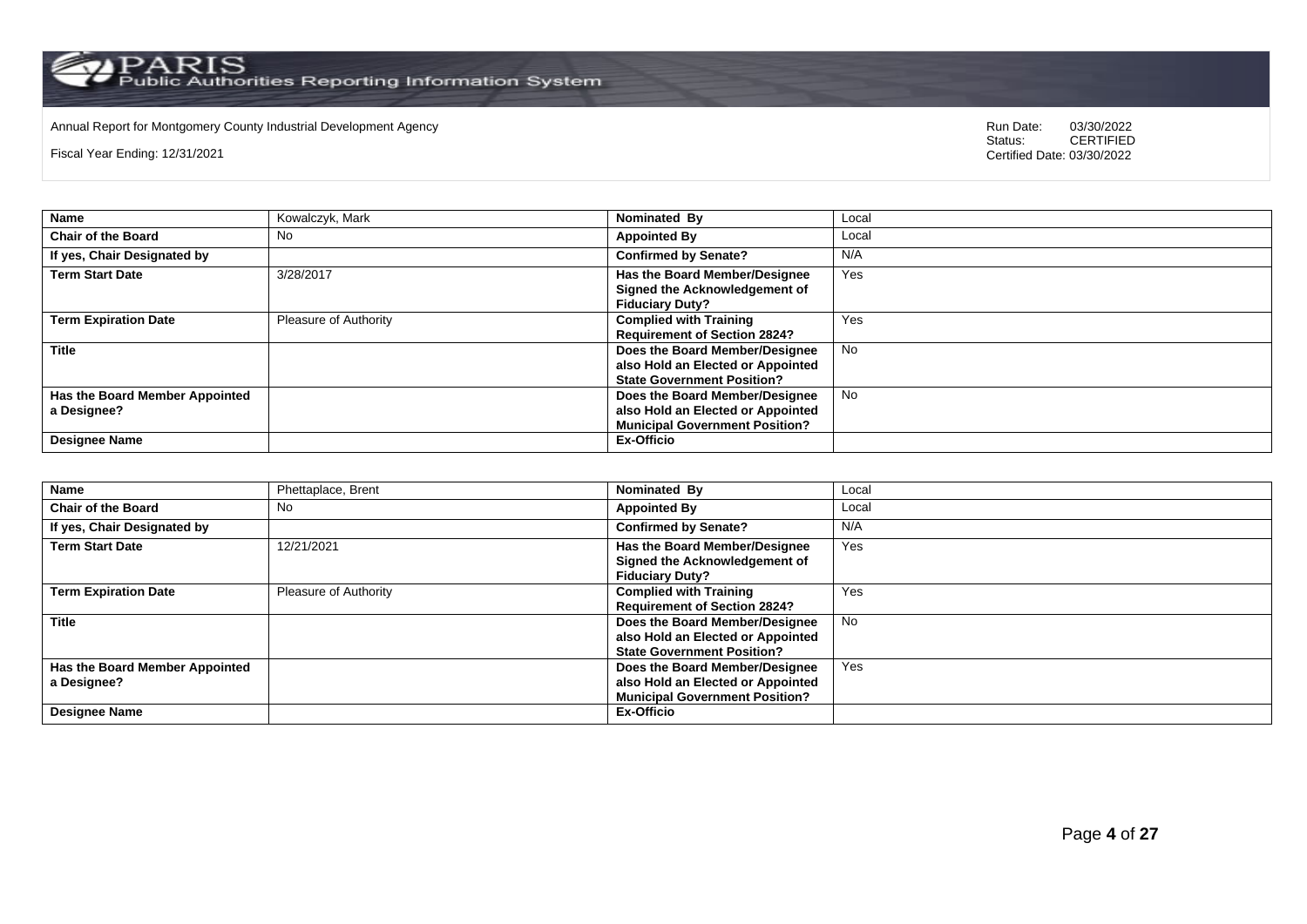Annual Report for Montgomery County Industrial Development Agency<br>
Status: CERTIFIED

Fiscal Year Ending: 12/31/2021

| <b>Name</b>                                   | Reese, Cheryl                | Nominated By                                                                                                 | Other     |
|-----------------------------------------------|------------------------------|--------------------------------------------------------------------------------------------------------------|-----------|
| <b>Chair of the Board</b>                     | No                           | <b>Appointed By</b>                                                                                          | Local     |
| If yes, Chair Designated by                   |                              | <b>Confirmed by Senate?</b>                                                                                  | N/A       |
| <b>Term Start Date</b>                        | 10/23/2019                   | <b>Has the Board Member/Designee</b><br>Signed the Acknowledgement of<br><b>Fiduciary Duty?</b>              | Yes       |
| <b>Term Expiration Date</b>                   | <b>Pleasure of Authority</b> | <b>Complied with Training</b><br><b>Requirement of Section 2824?</b>                                         | Yes       |
| <b>Title</b>                                  |                              | Does the Board Member/Designee<br>also Hold an Elected or Appointed<br><b>State Government Position?</b>     | <b>No</b> |
| Has the Board Member Appointed<br>a Designee? |                              | Does the Board Member/Designee<br>also Hold an Elected or Appointed<br><b>Municipal Government Position?</b> | Yes       |
| <b>Designee Name</b>                          |                              | Ex-Officio                                                                                                   |           |

| <b>Name</b>                    | Shineman, Carol       | Nominated By                          | Local     |
|--------------------------------|-----------------------|---------------------------------------|-----------|
| <b>Chair of the Board</b>      | No.                   | <b>Appointed By</b>                   | Local     |
| If yes, Chair Designated by    |                       | <b>Confirmed by Senate?</b>           | N/A       |
| <b>Term Start Date</b>         | 1/1/2007              | Has the Board Member/Designee         | Yes       |
|                                |                       | Signed the Acknowledgement of         |           |
|                                |                       | <b>Fiduciary Duty?</b>                |           |
| <b>Term Expiration Date</b>    | Pleasure of Authority | <b>Complied with Training</b>         | Yes       |
|                                |                       | <b>Requirement of Section 2824?</b>   |           |
| <b>Title</b>                   |                       | Does the Board Member/Designee        | <b>No</b> |
|                                |                       | also Hold an Elected or Appointed     |           |
|                                |                       | <b>State Government Position?</b>     |           |
| Has the Board Member Appointed |                       | Does the Board Member/Designee        | <b>No</b> |
| a Designee?                    |                       | also Hold an Elected or Appointed     |           |
|                                |                       | <b>Municipal Government Position?</b> |           |
| <b>Designee Name</b>           |                       | Ex-Officio                            | <b>No</b> |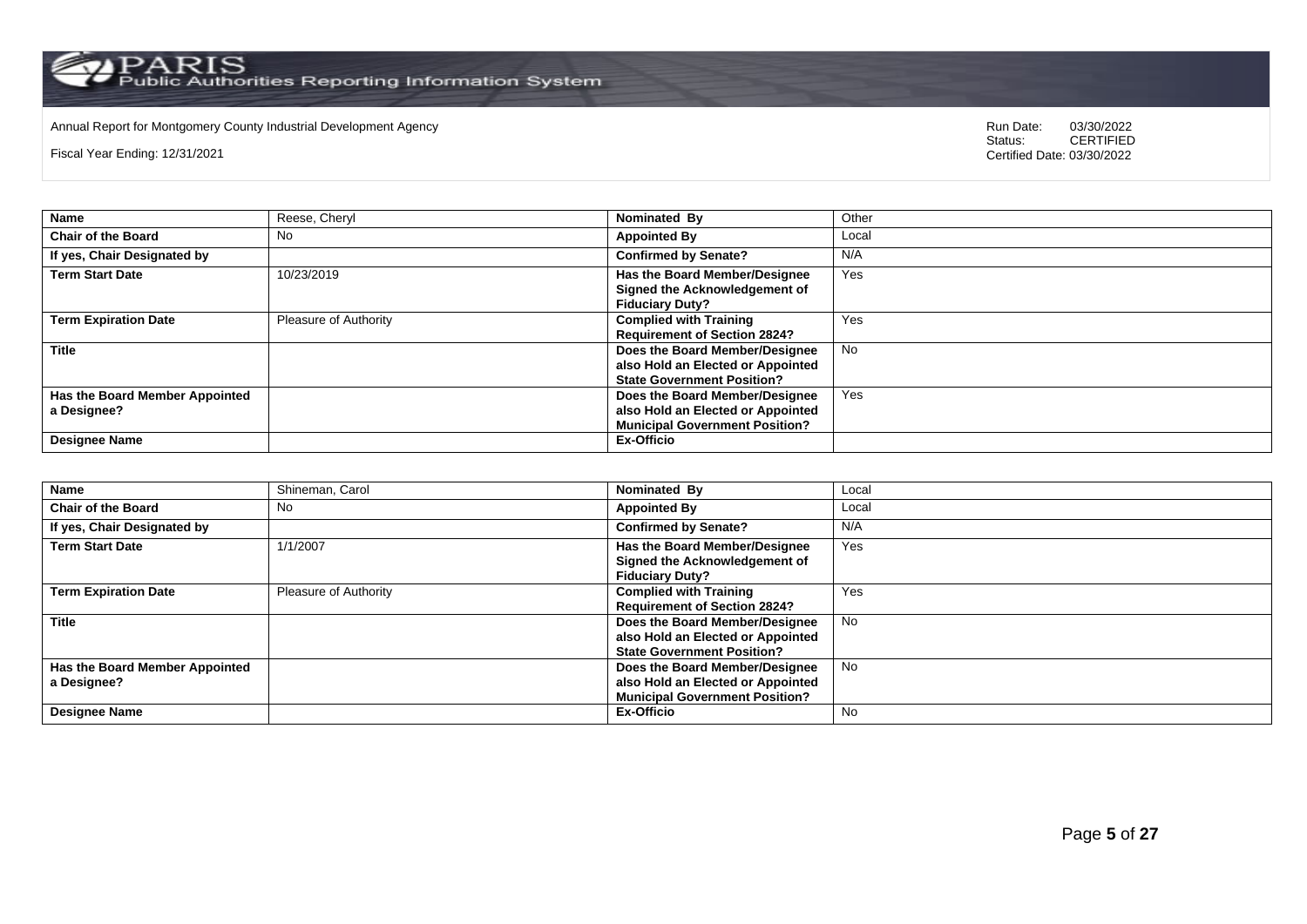$\operatorname{PARIS}_{\text{Public Authorities}\text{ Reporting Information System}}$ 

Annual Report for Montgomery County Industrial Development Agency<br>
Status: CERTIFIED

Fiscal Year Ending: 12/31/2021

| <b>Name</b>                                   | Weingart, Laurie             | Nominated By                                                                                                 | Local     |
|-----------------------------------------------|------------------------------|--------------------------------------------------------------------------------------------------------------|-----------|
| <b>Chair of the Board</b>                     | No                           | <b>Appointed By</b>                                                                                          | Local     |
| If yes, Chair Designated by                   |                              | <b>Confirmed by Senate?</b>                                                                                  | N/A       |
| <b>Term Start Date</b>                        | 4/23/2019                    | <b>Has the Board Member/Designee</b><br>Signed the Acknowledgement of<br><b>Fiduciary Duty?</b>              | Yes       |
| <b>Term Expiration Date</b>                   | <b>Pleasure of Authority</b> | <b>Complied with Training</b><br><b>Requirement of Section 2824?</b>                                         | Yes       |
| <b>Title</b>                                  |                              | Does the Board Member/Designee<br>also Hold an Elected or Appointed<br><b>State Government Position?</b>     | <b>No</b> |
| Has the Board Member Appointed<br>a Designee? |                              | Does the Board Member/Designee<br>also Hold an Elected or Appointed<br><b>Municipal Government Position?</b> | <b>No</b> |
| <b>Designee Name</b>                          |                              | Ex-Officio                                                                                                   |           |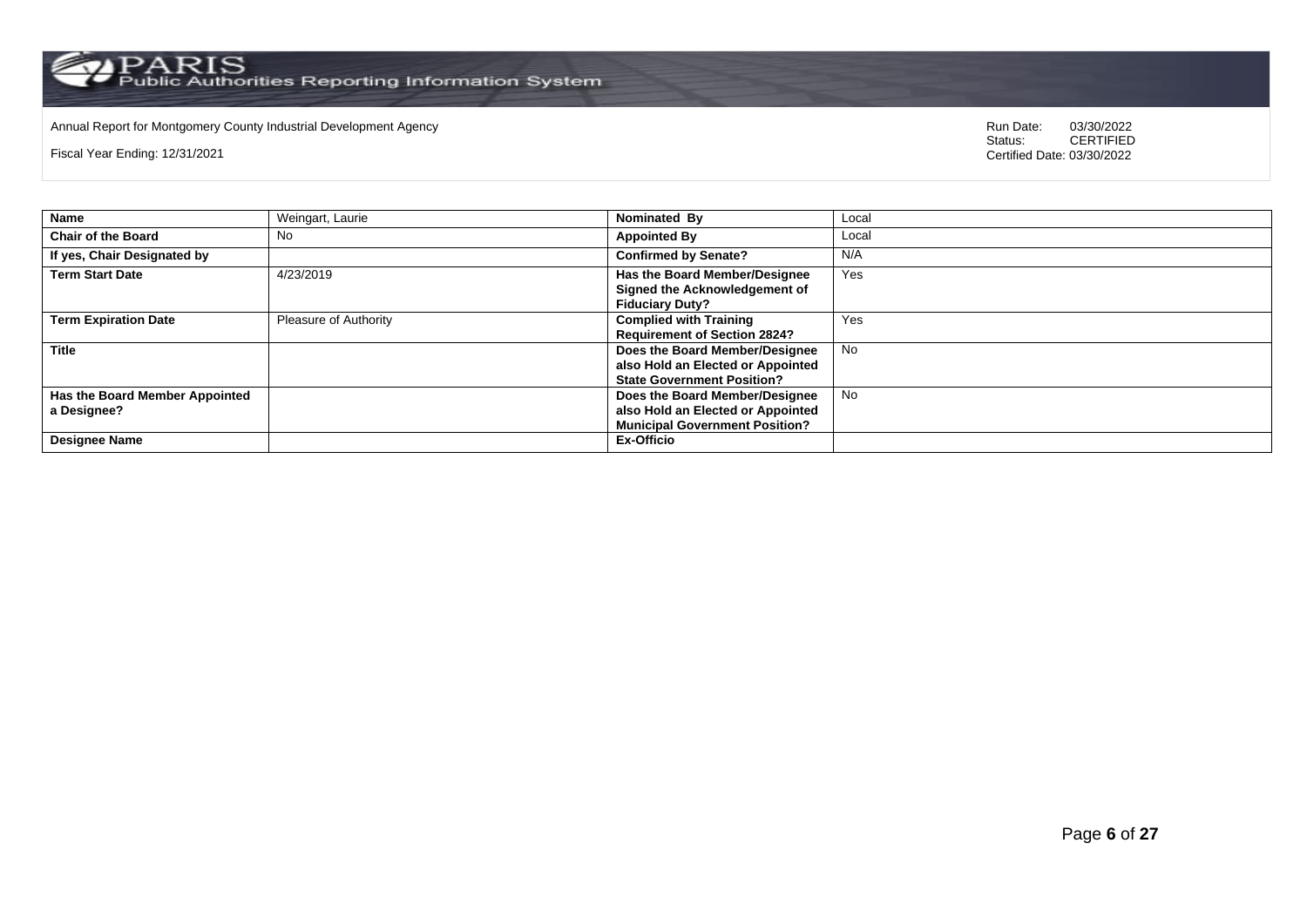## Annual Report for Montgomery County Industrial Development Agency<br>
Status: CERTIFIED

Fiscal Year Ending: 12/31/2021

CERTIFIED Certified Date: 03/30/2022

### **Staff Listing**

| <b>Name</b>          | <b>Title</b>       | <b>Group</b> | <b>Department Union</b><br><b>Subsidiary</b> | Name | <b>Bargaining Full Time/ Exempt Base</b><br>Unit | <b>Part Time</b> |    | Annualized<br>Salary | <b>Actual</b><br>salary paid<br>to the<br><b>Individual</b> | Over<br>time<br>paid by<br>Authority | Performance Extra Pay Other<br>Bonus |        | Allowances/<br>Adjustments | Total<br>Compensation/ Compensation also paid by | Individual<br>another entity made by<br>to perform<br>the work of<br>the authority governm | If yes Is<br>payment<br>state or<br>llocal<br>ent |
|----------------------|--------------------|--------------|----------------------------------------------|------|--------------------------------------------------|------------------|----|----------------------|-------------------------------------------------------------|--------------------------------------|--------------------------------------|--------|----------------------------|--------------------------------------------------|--------------------------------------------------------------------------------------------|---------------------------------------------------|
| Nicosia,<br>Vincenzo | EOD.<br>Specialist | Managerial   |                                              |      |                                                  | Ŀ.               | No | \$6,000.00           | \$6,000.00                                                  | \$0.00                               | \$0.00                               | \$0.00 | \$0.00                     | \$6,000.00 Yes                                   |                                                                                            | Yes                                               |
| Rose, Kenneth        | CEO                | Executive    | EOD/MCIDA                                    |      |                                                  | F                | No | \$23,000.00          | \$23,000.00                                                 | \$0.00                               | \$0.00                               | \$0.00 | \$0.00                     | \$23,000.00 Yes                                  |                                                                                            | Yes                                               |
| Snell, Sheila M CFO  |                    | Executive    | EOD/MCIDA                                    |      |                                                  | FТ               | No | \$15,000.00          | \$15,000.00                                                 | \$0.00                               | \$0.00                               | \$0.00 | \$0.00                     | \$15,000.00Yes                                   |                                                                                            | Yes                                               |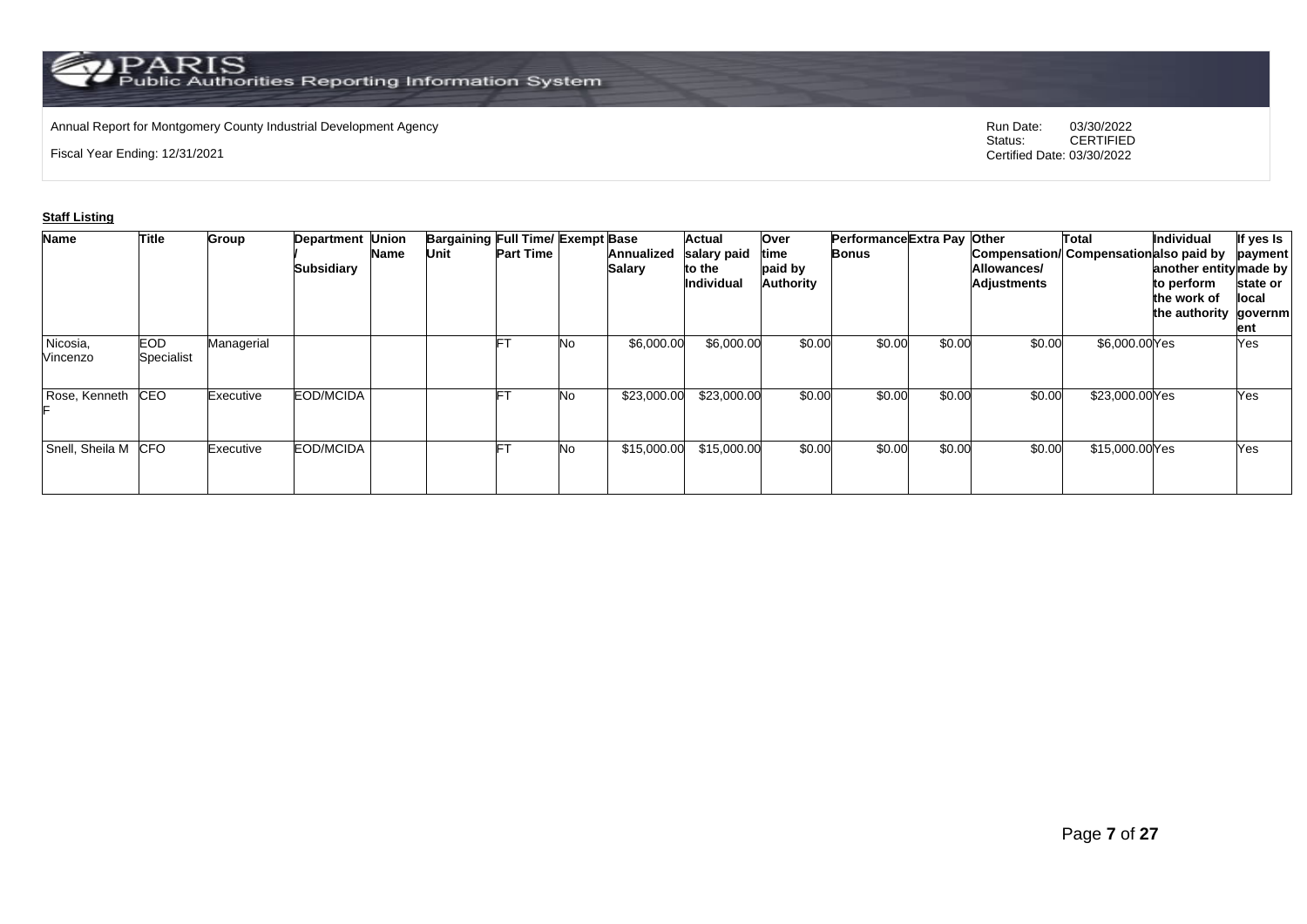Annual Report for Montgomery County Industrial Development Agency<br>
Status: CERTIFIED<br>
CERTIFIED

Fiscal Year Ending: 12/31/2021

CERTIFIED Certified Date: 03/30/2022

#### **Benefit Information**

During the fiscal year, did the authority continue to pay for any of the above mentioned benefits for former staff or individuals affiliated with the authority after those individuals left the authority? | No

#### **Board Members**

| <b>Name</b>        | <b>Title</b>          | <b>Severance</b> | Payment For Club                   | Use of              | <b>Personal</b> | Auto | Transportation Housing Spousal / |                                    | <b>Tuition</b> | <b>Multi-Year</b>                  | <b>None of</b> | Other |
|--------------------|-----------------------|------------------|------------------------------------|---------------------|-----------------|------|----------------------------------|------------------------------------|----------------|------------------------------------|----------------|-------|
|                    |                       | Package          | Unused Leave Memberships Corporate | <b>Credit Cards</b> | Loans           |      |                                  | <b>Allowance Dependent</b><br>Life |                | <b>Assistance Employment these</b> | benefits       |       |
|                    |                       |                  |                                    |                     |                 |      |                                  | Insurance                          |                |                                    |                |       |
| Auricchio, Amanda  | Board of<br>Directors |                  |                                    |                     |                 |      |                                  |                                    |                |                                    |                |       |
| Beck, Matthew      | Board of<br>Directors |                  |                                    |                     |                 |      |                                  |                                    |                |                                    |                |       |
| Kowalczyk, Mark    | Board of<br>Directors |                  |                                    |                     |                 |      |                                  |                                    |                |                                    |                |       |
| Phettaplace, Brent | Board of<br>Directors |                  |                                    |                     |                 |      |                                  |                                    |                |                                    |                |       |
| Reese, Cheryl      | Board of<br>Directors |                  |                                    |                     |                 |      |                                  |                                    |                |                                    |                |       |
| Shineman, Carol    | Board of<br>Directors |                  |                                    |                     |                 |      |                                  |                                    |                |                                    |                |       |
| Weingart, Laurie   | Board of<br>Directors |                  |                                    |                     |                 |      |                                  |                                    |                |                                    |                |       |

**Staff**

| ---- |       |           |                                    |      |                     |           |      |                               |                           |         |                                       |                     |  |
|------|-------|-----------|------------------------------------|------|---------------------|-----------|------|-------------------------------|---------------------------|---------|---------------------------------------|---------------------|--|
| Name | Title | Severance | Pavment For                        | Club | Use of              | lPersonal | Auto | <b>Transportation Housing</b> | Spousal /                 | Tuition | Multi-Year                            | None of these Other |  |
|      |       | Package   | Unused Leave Memberships Corporate |      |                     | -oans     |      |                               | <b>AllowanceDependent</b> |         | <b>Assistance Employment benefits</b> |                     |  |
|      |       |           |                                    |      | <b>Credit Cards</b> |           |      |                               | Life                      |         |                                       |                     |  |
|      |       |           |                                    |      |                     |           |      |                               | Insurance                 |         |                                       |                     |  |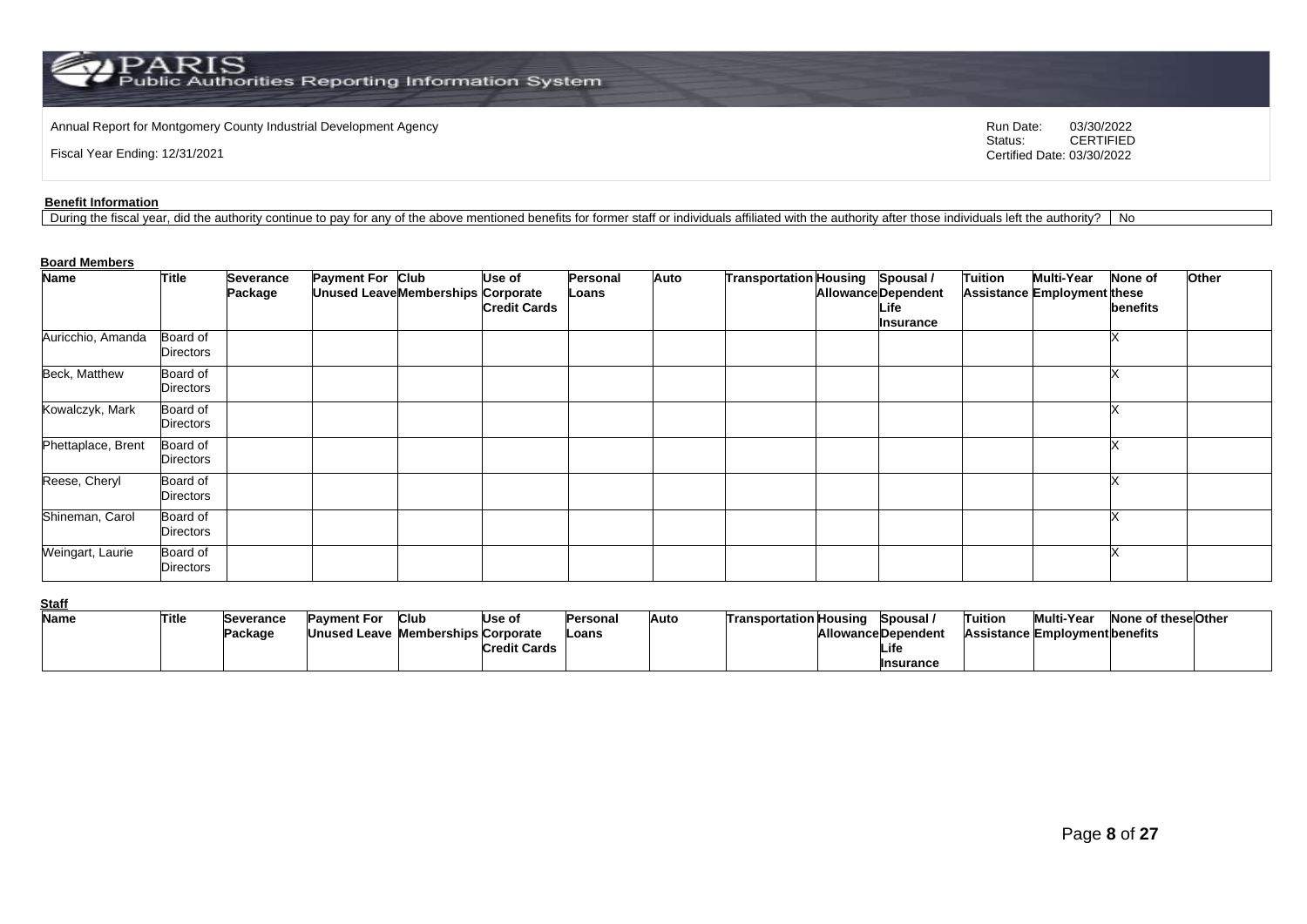| Annual Report for Montgomery County Industrial Development Agency<br>Run Date:<br>Status:                                                                                                         |                           |               |                                             |                            | 03/30/2022<br><b>CERTIFIED</b> |
|---------------------------------------------------------------------------------------------------------------------------------------------------------------------------------------------------|---------------------------|---------------|---------------------------------------------|----------------------------|--------------------------------|
| Fiscal Year Ending: 12/31/2021                                                                                                                                                                    |                           |               |                                             | Certified Date: 03/30/2022 |                                |
| <b>Subsidiary/Component Unit Verification</b>                                                                                                                                                     |                           |               |                                             |                            |                                |
| Is the list of subsidiaries, as assembled by the Office of the State Comptroller, correct?                                                                                                        |                           | Yes           |                                             |                            |                                |
| Are there other subsidiaries or component units of the Authority that are active, not included in the<br>PARIS reports submitted by this Authority and not independently filing reports in PARIS? |                           | No            |                                             |                            |                                |
|                                                                                                                                                                                                   |                           |               |                                             |                            |                                |
| Name of Subsidiary/Component Unit                                                                                                                                                                 |                           | <b>Status</b> |                                             |                            |                                |
| <b>Request Subsidiary/Component Unit Change</b>                                                                                                                                                   |                           |               |                                             |                            |                                |
| Name of Subsidiary/Component Unit                                                                                                                                                                 | <b>Status</b>             |               | <b>Requested Changes</b>                    |                            |                                |
| <b>Request Add Subsidiaries/Component Units</b>                                                                                                                                                   |                           |               |                                             |                            |                                |
| Name of Subsidiary/Component Unit                                                                                                                                                                 | <b>Establishment Date</b> |               | <b>Purpose of Subsidiary/Component Unit</b> |                            |                                |
| <b>Request Delete Subsidiaries/Component Units</b>                                                                                                                                                |                           |               |                                             |                            |                                |

| <b>Name</b><br>nponent Unit<br>Date<br>unatio <sup>r</sup><br>Term<br>.<br>. ww<br>. | Termination<br>weason for the | ∟ocument Name<br>tion<br>⊥erm<br>ימסזי |  |
|--------------------------------------------------------------------------------------|-------------------------------|----------------------------------------|--|
|--------------------------------------------------------------------------------------|-------------------------------|----------------------------------------|--|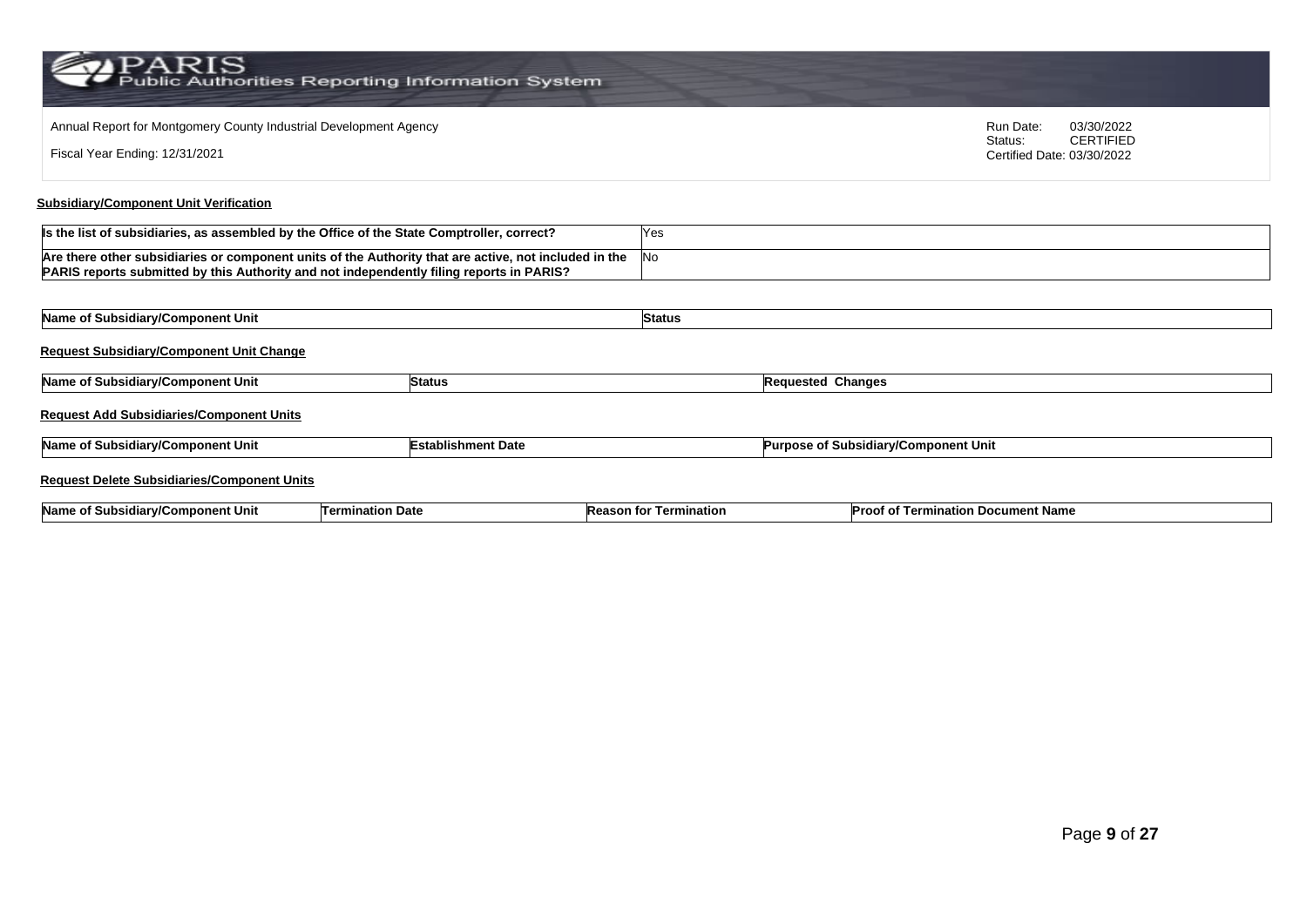Annual Report for Montgomery County Industrial Development Agency<br>
Status: CERTIFIED

Fiscal Year Ending: 12/31/2021

CERTIFIED Certified Date: 03/30/2022

### **Summary Financial Information**

#### **SUMMARY STATEMENT OF NET ASSETS**

|                               |                                                    |                                        | Amount         |
|-------------------------------|----------------------------------------------------|----------------------------------------|----------------|
| <b>Assets</b>                 |                                                    |                                        |                |
| <b>Current Assets</b>         |                                                    |                                        |                |
|                               | Cash and cash equivalents                          |                                        | \$1,696,563.27 |
|                               | Investments                                        |                                        | \$0.00         |
|                               | Receivables, net                                   |                                        | \$101,202.76   |
|                               | Other assets                                       |                                        | \$7,927.69     |
|                               | <b>Total Current Assets</b>                        |                                        | \$1,805,693.72 |
| <b>Noncurrent Assets</b>      |                                                    |                                        |                |
|                               | Restricted cash and investments                    |                                        | \$479,007.88   |
|                               | Long-term receivables, net                         |                                        | \$0.00         |
|                               | Other assets                                       |                                        | \$0.00         |
|                               | <b>Capital Assets</b>                              |                                        |                |
|                               |                                                    | Land and other nondepreciable property | \$2,018,949.48 |
|                               |                                                    | Buildings and equipment                | \$0.00         |
|                               |                                                    | Infrastructure                         | \$0.00         |
|                               |                                                    | Accumulated depreciation               | \$0.00         |
|                               |                                                    | <b>Net Capital Assets</b>              | \$2,018,949.48 |
|                               | <b>Total Noncurrent Assets</b>                     |                                        | \$2,497,957.36 |
| <b>Total Assets</b>           |                                                    |                                        | \$4,303,651.08 |
| <b>Liabilities</b>            |                                                    |                                        |                |
| <b>Current Liabilities</b>    |                                                    |                                        |                |
|                               | Accounts payable                                   |                                        | \$42,341.31    |
|                               | Pension contribution payable                       |                                        | \$0.00         |
|                               | Other post-employment benefits                     |                                        | \$0.00         |
|                               | <b>Accrued liabilities</b>                         |                                        | \$0.00         |
|                               | Deferred revenues                                  |                                        | \$14,537.48    |
|                               | Bonds and notes payable                            |                                        | \$0.00         |
|                               | Other long-term obligations due within one<br>vear |                                        | \$45.30        |
|                               | Total Current Liabilities                          |                                        | \$56,924.09    |
| <b>Noncurrent Liabilities</b> |                                                    |                                        |                |

Page **10** of **27**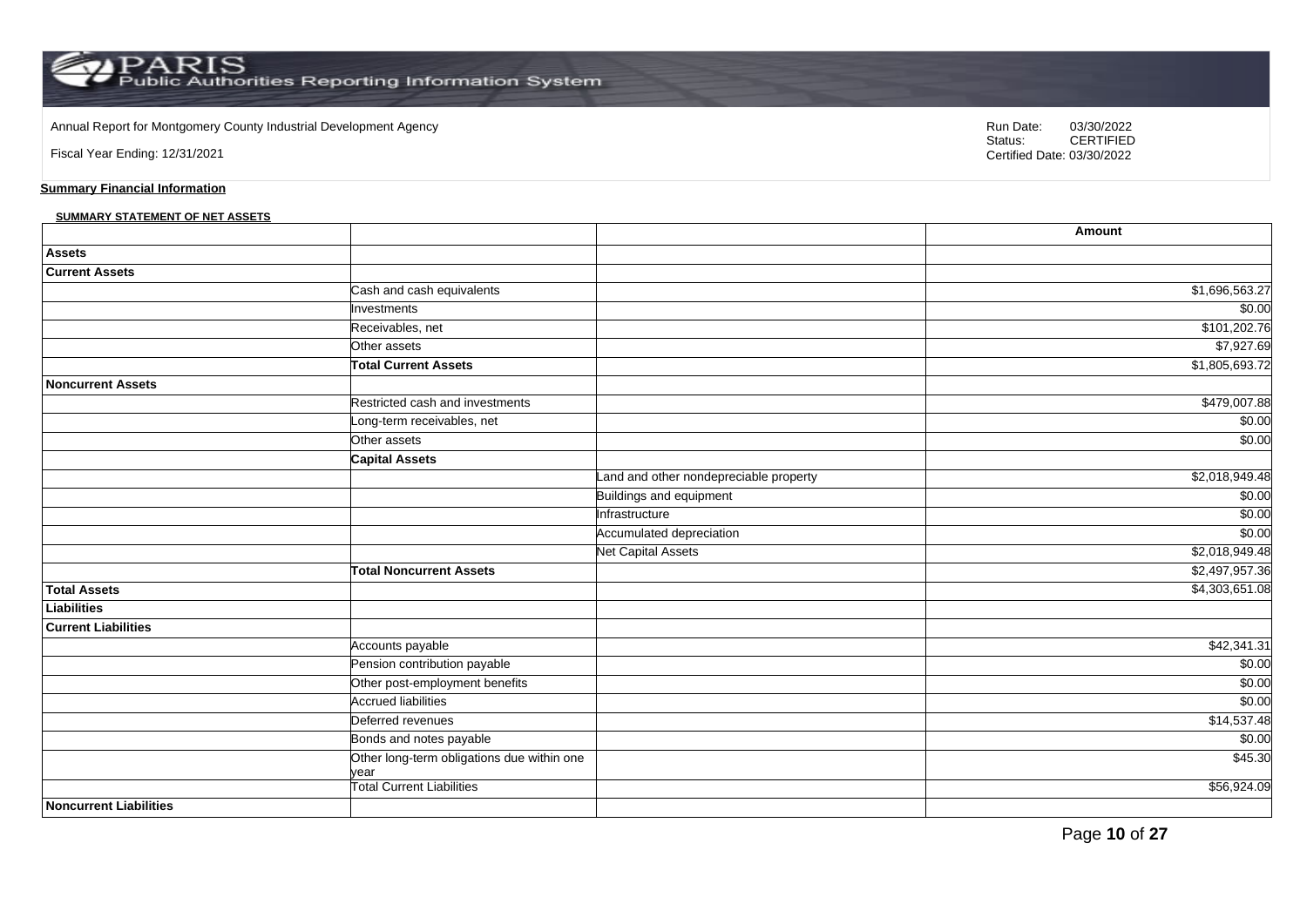Annual Report for Montgomery County Industrial Development Agency<br>
Status: CERTIFIED

Fiscal Year Ending: 12/31/2021

CERTIFIED Certified Date: 03/30/2022

|                            | Pension contribution payable                       | \$0.00         |
|----------------------------|----------------------------------------------------|----------------|
|                            | Other post-employment benefits                     | \$0.00         |
|                            | Bonds and notes payable                            | \$0.00         |
|                            | Long Term Leases                                   | \$0.00         |
|                            | Other long-term obligations                        | \$1,908,192.41 |
|                            | <b>Total Noncurrent Liabilities</b>                | \$1,908,192.41 |
| <b>Total Liabilities</b>   |                                                    | \$1,965,116.50 |
| <b>Net Asset (Deficit)</b> |                                                    |                |
| <b>Net Assets</b>          |                                                    |                |
|                            | Invested in capital assets, net of related<br>debt | \$547,423.64   |
|                            | Restricted                                         | \$0.00         |
|                            | Unrestricted                                       | \$1,791,110.94 |
|                            | <b>Total Net Assets</b>                            | \$2,338,534.58 |

#### **SUMMARY STATEMENT OF REVENUE, EXPENSES AND CHANGES IN NET ASSETS**

|                                |                                 | Amount        |
|--------------------------------|---------------------------------|---------------|
| <b>Operating Revenues</b>      |                                 |               |
|                                | Charges for services            | \$1.00        |
|                                | Rental & financing income       | \$8,956.13    |
|                                | Other operating revenues        | \$102,812.00  |
|                                | <b>Total Operating Revenue</b>  | \$111,769.13  |
| <b>Operating Expenses</b>      |                                 |               |
|                                | Salaries and wages              | \$44,000.06   |
|                                | Other employee benefits         | \$3,883.15    |
|                                | Professional services contracts | \$127,280.00  |
|                                | Supplies and materials          | \$13,240.37   |
|                                | Depreciation & amortization     | \$3,251.40    |
|                                | Other operating expenses        | \$16,886.87   |
|                                | <b>Total Operating Expenses</b> | \$208,541.85  |
| <b>Operating Income (Loss)</b> |                                 | (\$96,772.72) |
| <b>Nonoperating Revenues</b>   |                                 |               |
|                                | Investment earnings             | \$2,172.36    |
|                                | State subsidies/grants          | \$0.00        |
|                                | Federal subsidies/grants        | \$0.00        |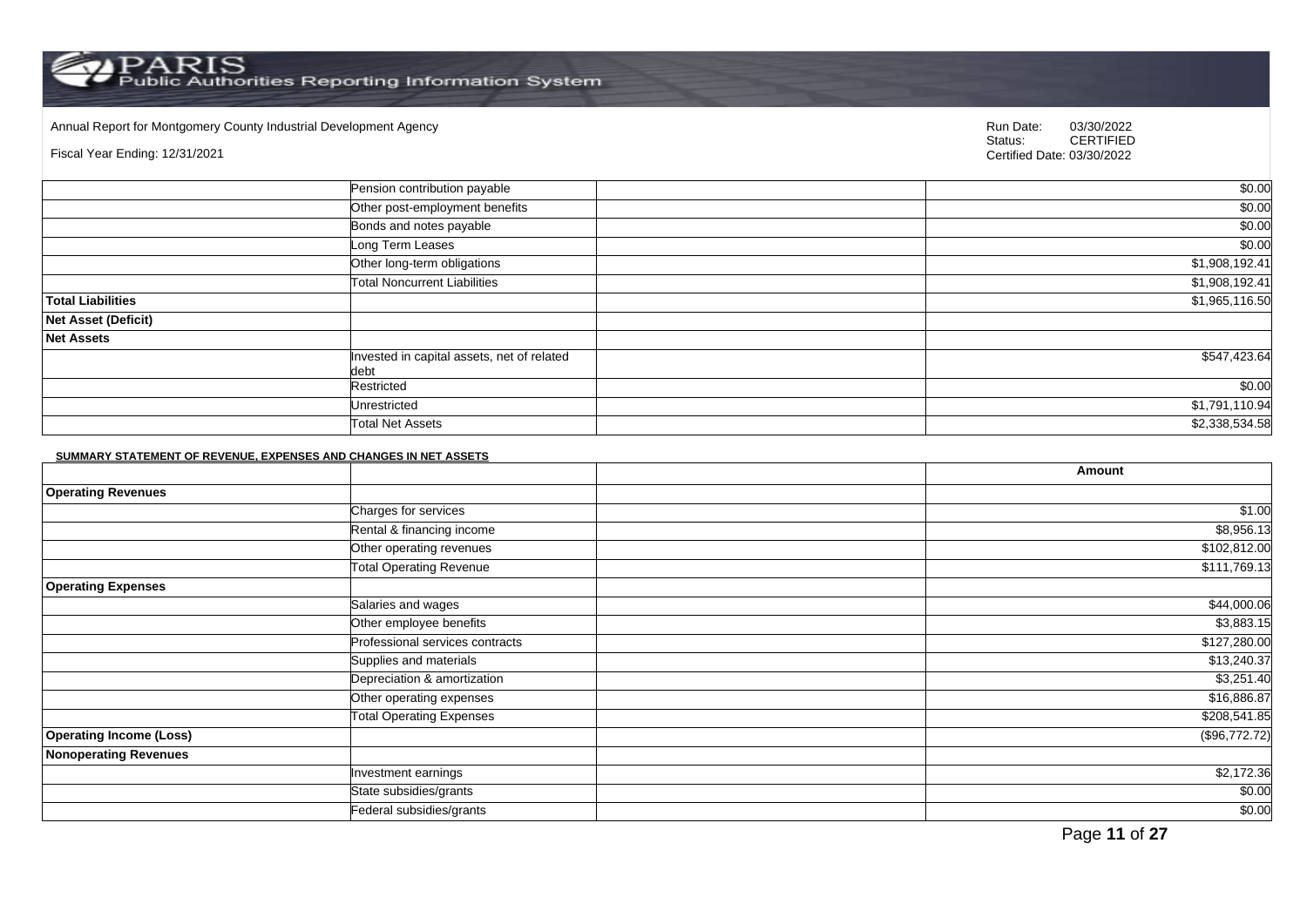Annual Report for Montgomery County Industrial Development Agency<br>
Status: CERTIFIED

Fiscal Year Ending: 12/31/2021

|                                        | Municipal subsidies/grants                | \$0.00         |
|----------------------------------------|-------------------------------------------|----------------|
|                                        | Public authority subsidies                | \$0.00         |
|                                        | Other nonoperating revenues               | \$0.00         |
|                                        | <b>Total Nonoperating Revenue</b>         | \$2,172.36     |
| <b>Nonoperating Expenses</b>           |                                           |                |
|                                        | Interest and other financing charges      | \$50.00        |
|                                        | Subsidies to other public authorities     | \$17,500.00    |
|                                        | Grants and donations                      | \$0.00         |
|                                        | Other nonoperating expenses               | \$4,530.06     |
|                                        | <b>Total Nonoperating Expenses</b>        | \$22,080.06    |
|                                        | <b>Income (Loss) Before Contributions</b> | (\$116,680.42) |
| <b>Capital Contributions</b>           |                                           | \$0.00         |
| <b>Change in net assets</b>            |                                           | (\$116,680.42) |
| Net assets (deficit) beginning of year |                                           | \$2,455,215.00 |
| Other net assets changes               |                                           | \$0.00         |
| Net assets (deficit) at end of year    |                                           | \$2,338,534.58 |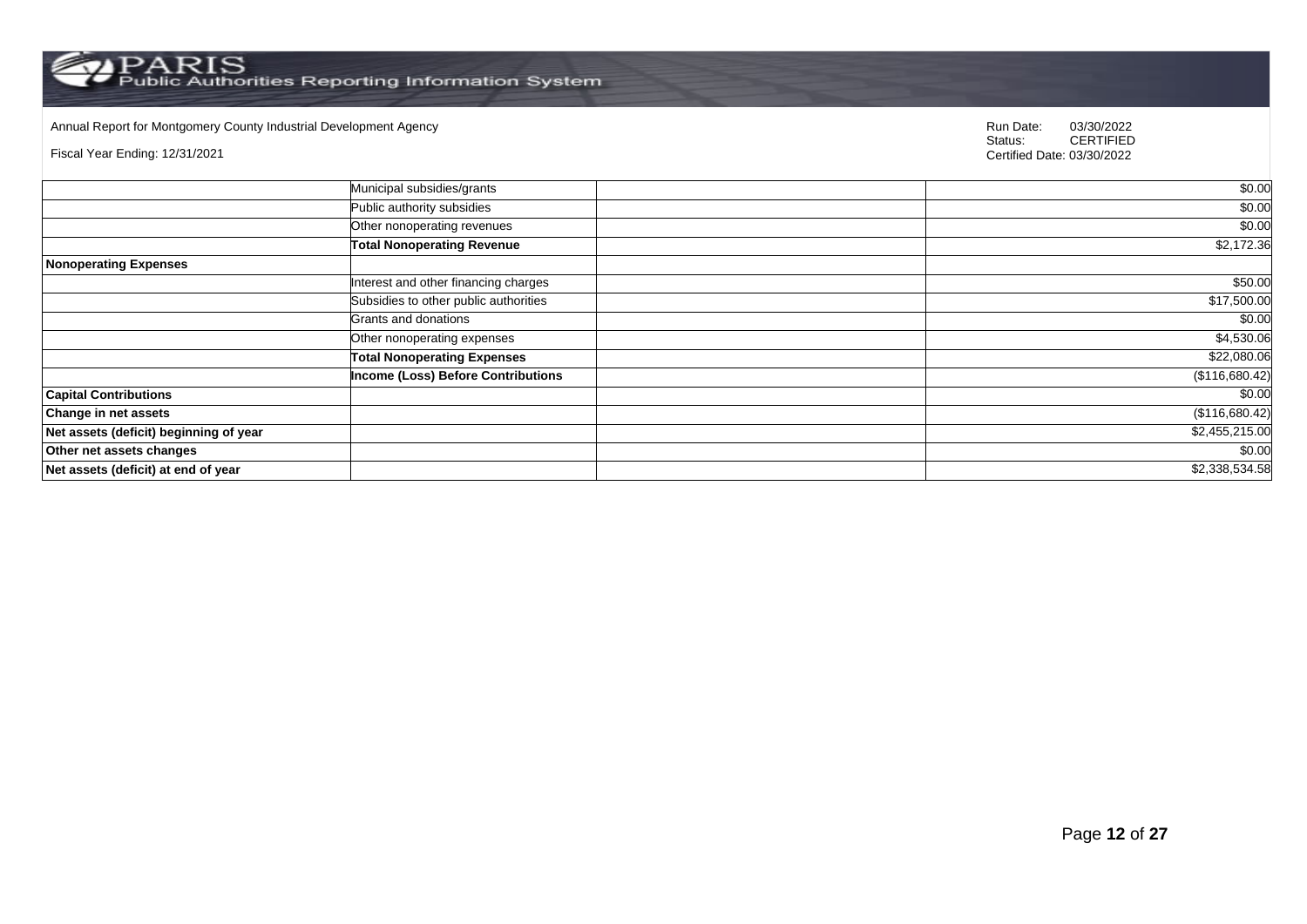## Annual Report for Montgomery County Industrial Development Agency<br>
Status: CERTIFIED

Fiscal Year Ending: 12/31/2021

CERTIFIED Certified Date: 03/30/2022

#### **Current Debt**

| Question |                                                                                                                | Response |
|----------|----------------------------------------------------------------------------------------------------------------|----------|
|          | Did the Authority have any outstanding debt, including conduit debt, at any point during the reporting period? | l No     |
| . .      | If yes, has the Authority issued any debt during the reporting period?                                         |          |

### **New Debt Issuances**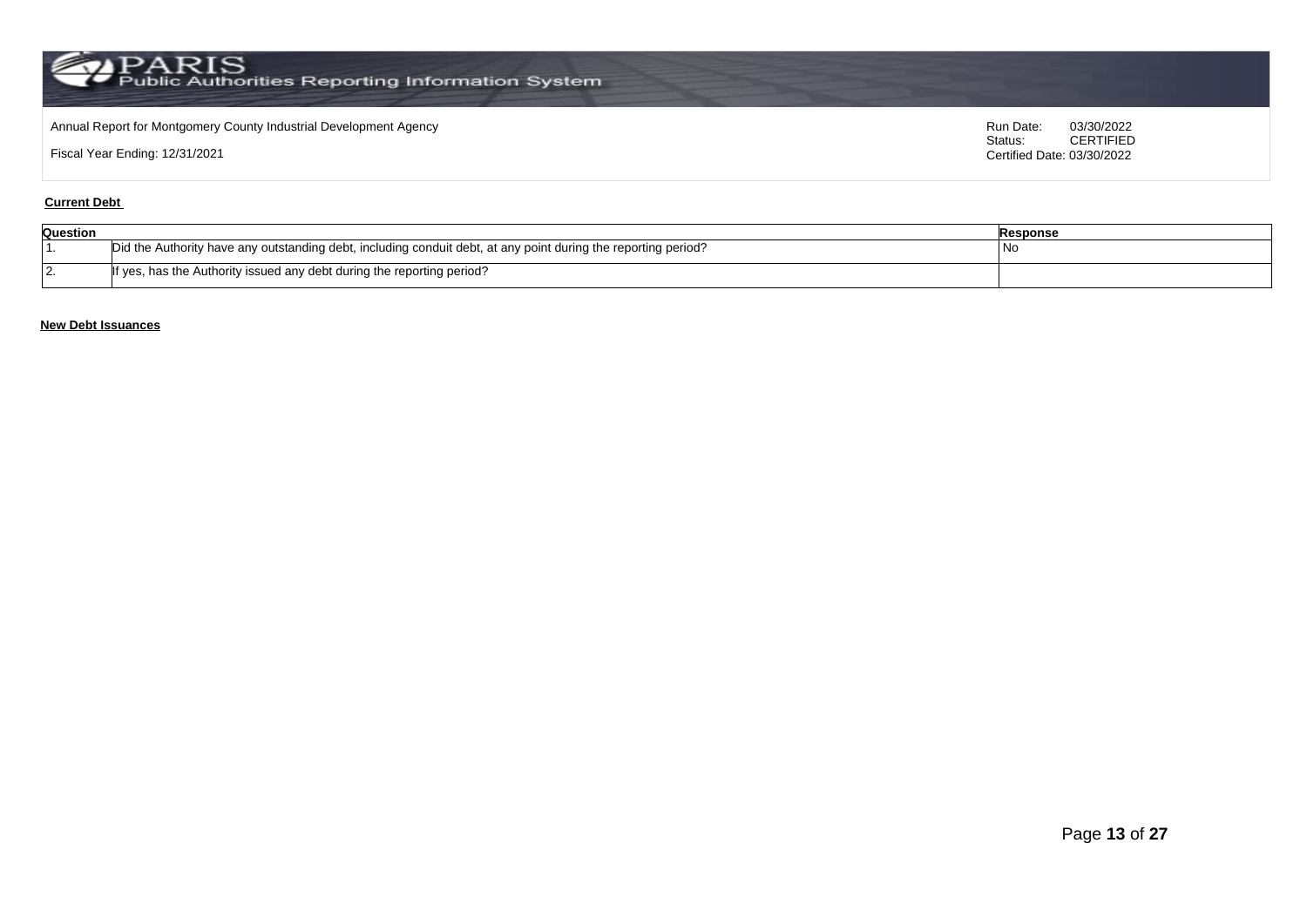## Annual Report for Montgomery County Industrial Development Agency<br>
Status: CERTIFIED

Fiscal Year Ending: 12/31/2021

CERTIFIED Certified Date: 03/30/2022

#### **Schedule of Authority Debt**

| <b>Type of Debt</b>       |                                                   |                      | Statutory Authorization(\$) Outstanding Start of |                 | New Debt Issuances(\$) Debt Retired (\$) | <b>Outstanding End of</b> |
|---------------------------|---------------------------------------------------|----------------------|--------------------------------------------------|-----------------|------------------------------------------|---------------------------|
|                           |                                                   |                      |                                                  | Fiscal Year(\$) |                                          | Fiscal Year(\$)           |
| State Obligation          | <b>State Guaranteed</b>                           |                      |                                                  |                 |                                          |                           |
| <b>State Obligation</b>   | <b>State Supported</b>                            |                      |                                                  |                 |                                          |                           |
| <b>State Obligation</b>   | <b>State Contingent Obligation</b>                |                      |                                                  |                 |                                          |                           |
| <b>State Obligation</b>   | <b>State Moral Obligation</b>                     |                      |                                                  |                 |                                          |                           |
| <b>Other State-Funded</b> | Other State-Funded                                |                      |                                                  |                 |                                          |                           |
| Authority Debt - General  | Authority Debt - General Obligation               |                      |                                                  |                 |                                          |                           |
| Obligation                |                                                   |                      |                                                  |                 |                                          |                           |
|                           | Authority Debt - Revenue Authority Debt - Revenue |                      |                                                  |                 |                                          |                           |
| Authority Debt - Other    | <b>Authority Debt - Other</b>                     |                      |                                                  |                 |                                          |                           |
| Conduit                   |                                                   | <b>Conduit Debt</b>  |                                                  |                 |                                          |                           |
| Conduit                   |                                                   | Conduit Debt - Pilot |                                                  |                 |                                          |                           |
|                           |                                                   | Increment Financing  |                                                  |                 |                                          |                           |
|                           |                                                   |                      |                                                  |                 |                                          |                           |
| <b>TOTALS</b>             |                                                   |                      |                                                  |                 |                                          |                           |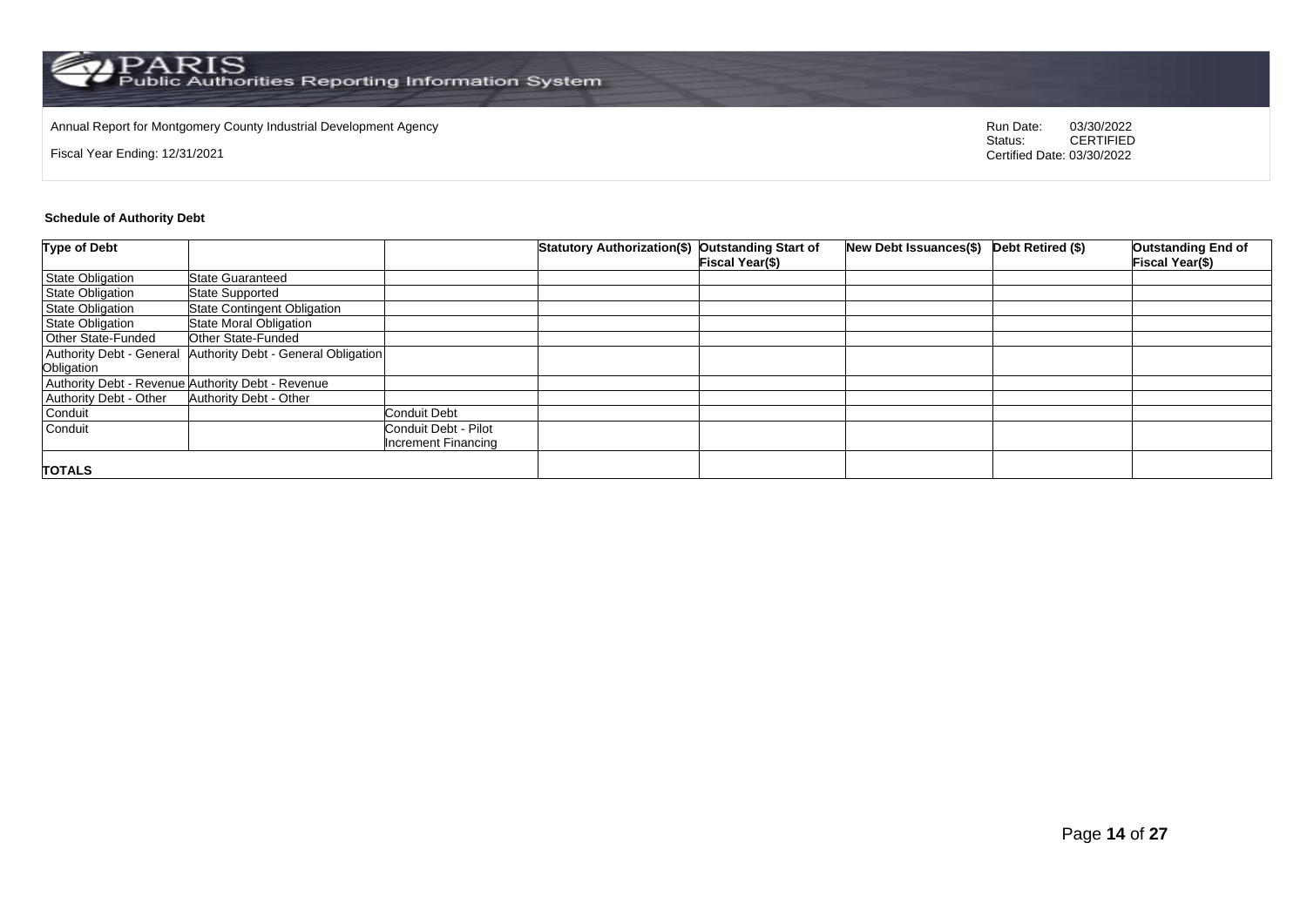## Annual Report for Montgomery County Industrial Development Agency<br>
Status: CERTIFIED

Fiscal Year Ending: 12/31/2021

CERTIFIED Certified Date: 03/30/2022

#### **Real Property Acquisition/Disposal List**

This Authority has indicated that it had no real property acquisitions or disposals during the reporting period.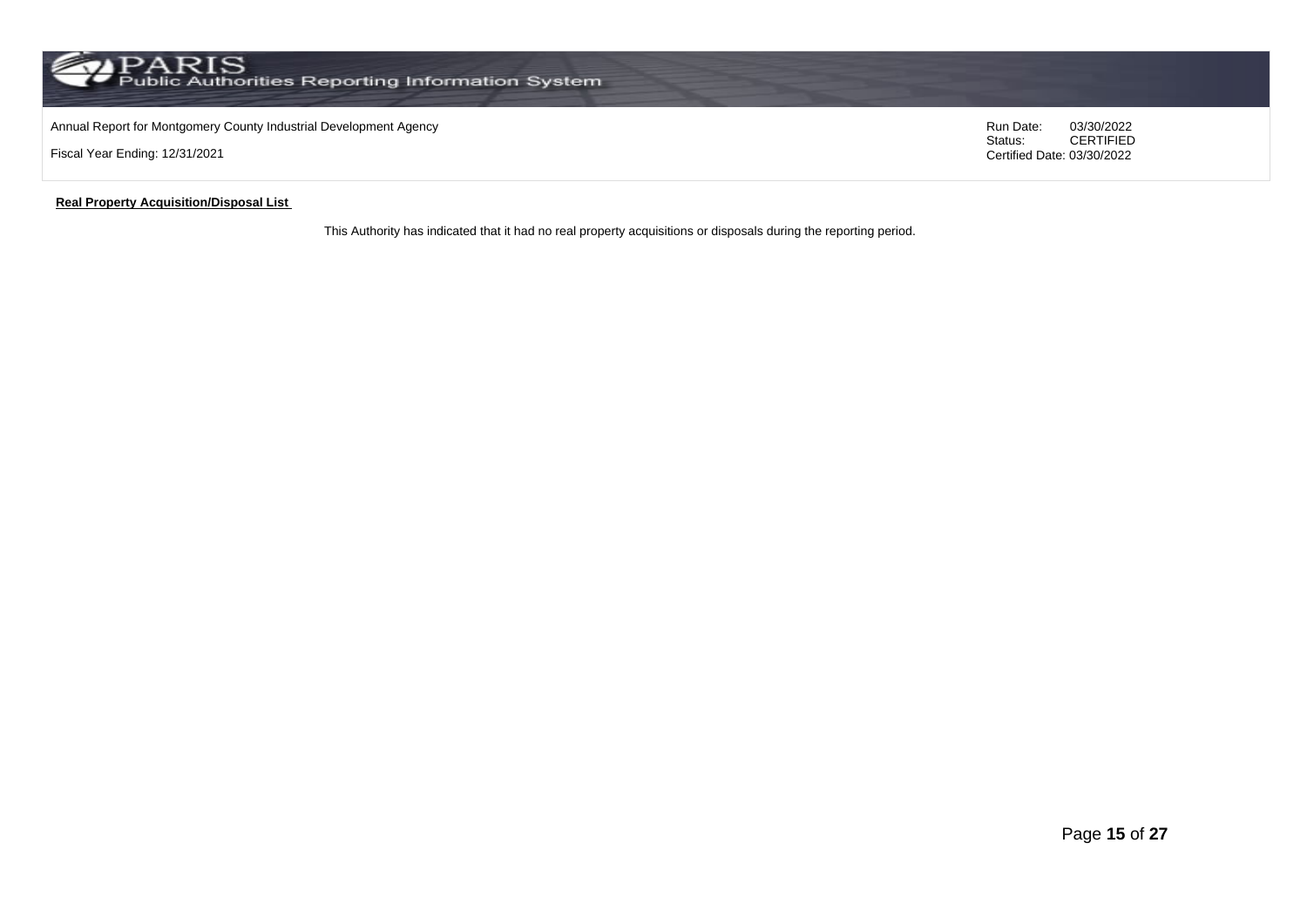Annual Report for Montgomery County Industrial Development Agency<br>
Status: CERTIFIED

Fiscal Year Ending: 12/31/2021

CERTIFIED Certified Date: 03/30/2022

**Personal Property**

This Authority has indicated that it had no personal property disposals during the reporting period.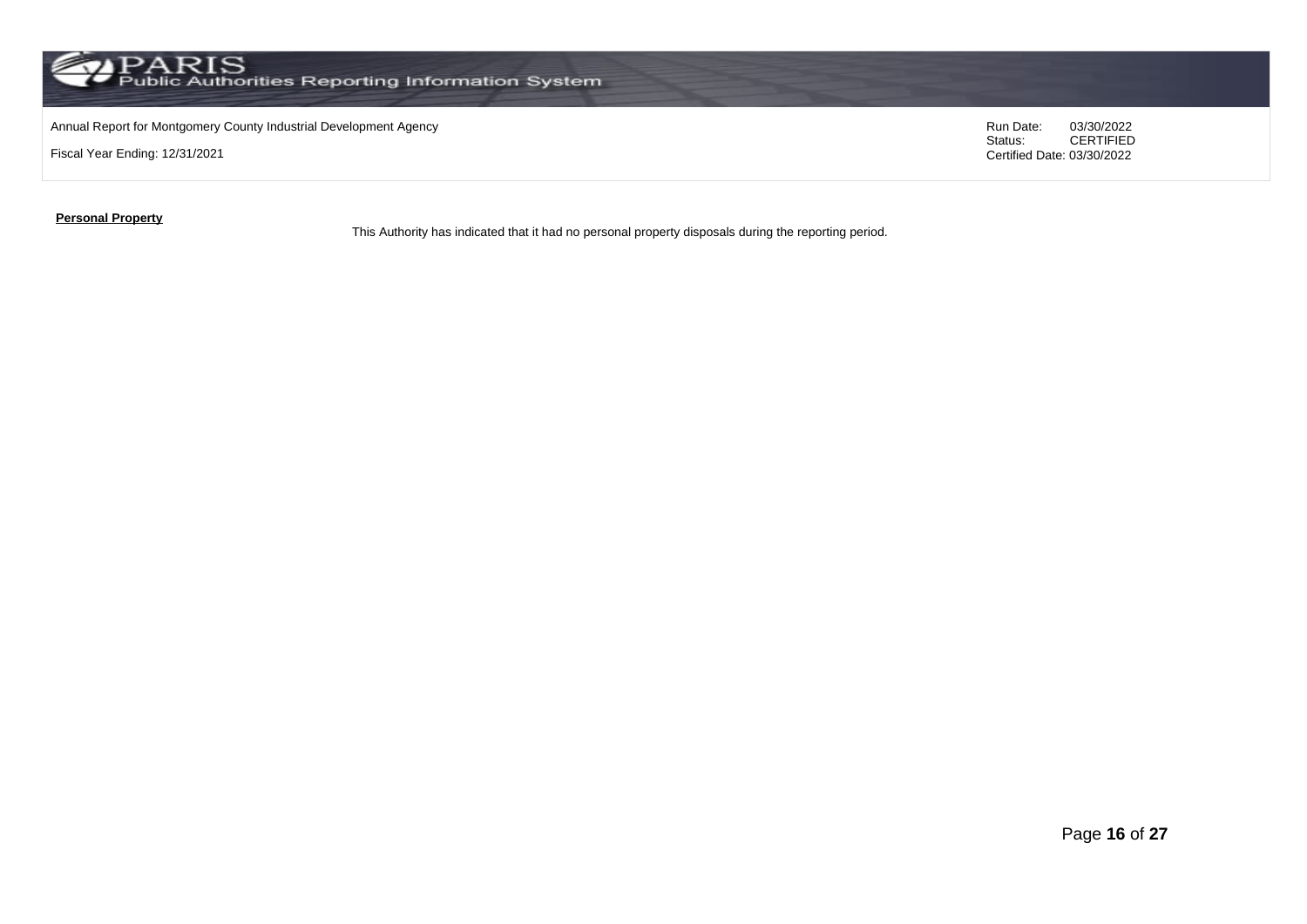# Annual Report for Montgomery County Industrial Development Agency<br>
Status: CERTIFIED

Fiscal Year Ending: 12/31/2021

CERTIFIED Certified Date: 03/30/2022

#### **Property Documents**

| Question |                                                                                                                                    | Response | URL (If Applicable)           |
|----------|------------------------------------------------------------------------------------------------------------------------------------|----------|-------------------------------|
|          | In accordance with Section 2896(3) of PAL, the Authority is required to prepare a report at least annually of all real property of | Yes      | www.montgomerycountyworks.com |
|          | the Authority. Has this report been prepared?                                                                                      |          |                               |
|          | Has the Authority prepared policies, procedures, or guidelines regarding the use, awarding, monitoring, and reporting of           | Yes      | www.montgomerycountyworks.com |
|          | contracts for the acquisition and disposal of property?                                                                            |          |                               |
|          | In accordance with Section 2896(1) of PAL, has the Authority named a contracting officer who shall be responsible for the          | Yes      | N/A                           |
|          | Authority's compliance with and enforcement of such quidelines?                                                                    |          |                               |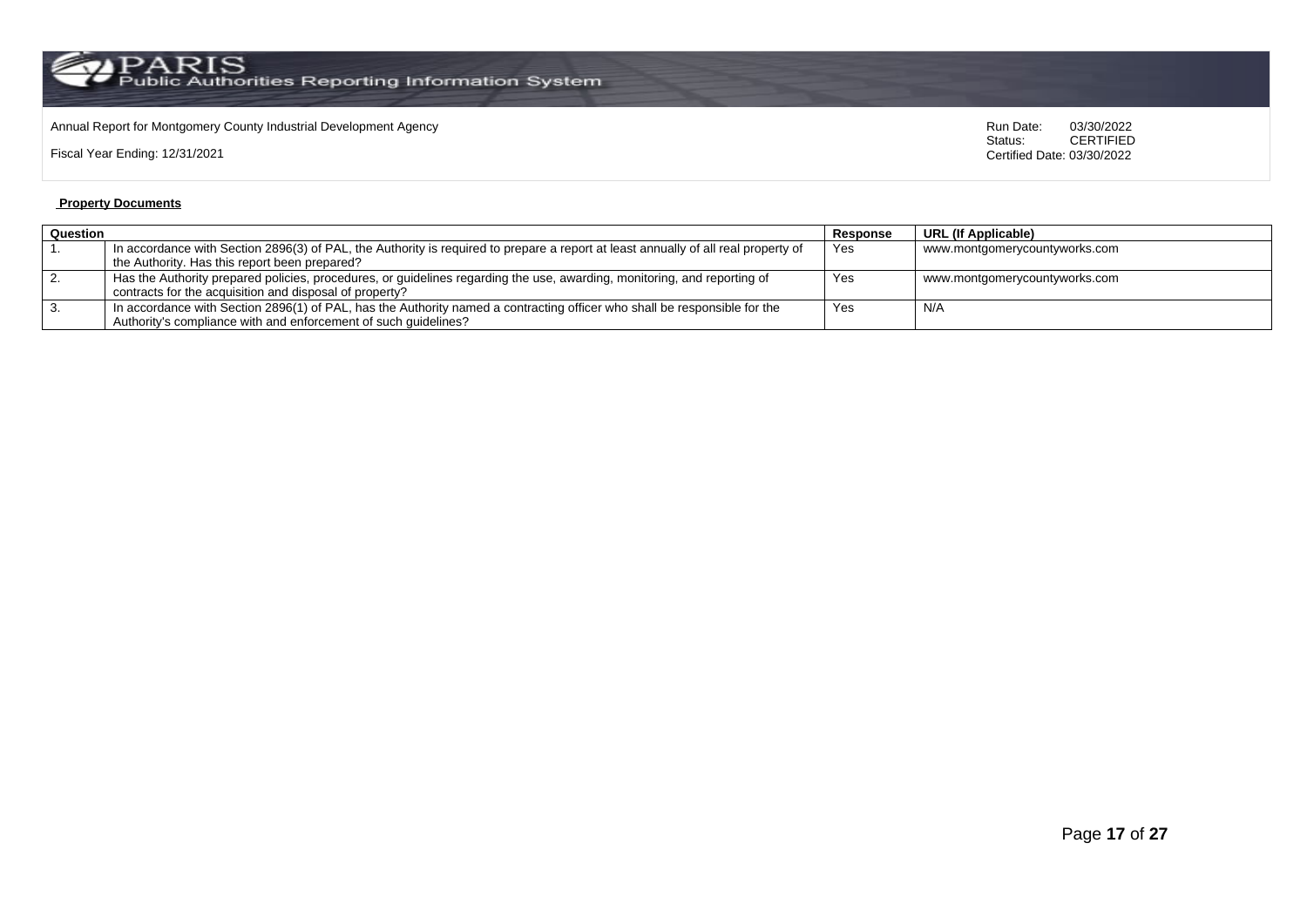Annual Report for Montgomery County Industrial Development Agency<br>
Status: CERTIFIED

Fiscal Year Ending: 12/31/2021

CERTIFIED Certified Date: 03/30/2022

#### **IDA Projects**

| <b>General Project Information</b>           |                      | <b>Project Tax Exemptions &amp; PILOT</b>                                                                              | <b>Payment Information</b> |                                  |
|----------------------------------------------|----------------------|------------------------------------------------------------------------------------------------------------------------|----------------------------|----------------------------------|
| <b>Project Code</b>                          | 27020801A            |                                                                                                                        |                            |                                  |
| <b>Project Type</b>                          | Lease                | <b>State Sales Tax Exemption</b>                                                                                       | \$0.00                     |                                  |
| <b>Project Name</b>                          | Beechnut             | <b>Local Sales Tax Exemption</b>                                                                                       | \$0.00                     |                                  |
|                                              |                      | <b>County Real Property Tax Exemption</b>                                                                              | \$681,666.00               |                                  |
| Project Part of Another Phase or Multi Phase | <b>No</b>            | <b>Local Property Tax Exemption</b>                                                                                    | \$0.00                     |                                  |
| <b>Original Project Code</b>                 |                      | <b>School Property Tax Exemption</b>                                                                                   | \$994,428.00               |                                  |
| <b>Project Purpose Category</b>              | Manufacturing        | <b>Mortgage Recording Tax Exemption</b>                                                                                | \$0.00                     |                                  |
| <b>Total Project Amount</b>                  | \$124,869,350.00     | <b>Total Exemptions</b>                                                                                                | \$1,676,094.00             |                                  |
| <b>Benefited Project Amount</b>              | \$100,662,350.00     | <b>Total Exemptions Net of RPTL Section 485-b</b>                                                                      | \$0.00                     |                                  |
| <b>Bond/Note Amount</b>                      |                      | <b>Pilot payment Information</b>                                                                                       |                            |                                  |
| <b>Annual Lease Payment</b>                  | \$0.00               |                                                                                                                        | <b>Actual Payment Made</b> | <b>Payment Due Per Agreement</b> |
| <b>Federal Tax Status of Bonds</b>           |                      | <b>County PILOT</b>                                                                                                    | \$976,000.00               | \$976,000.00                     |
| <b>Not For Profit</b>                        | $\overline{N}$       | <b>Local PILOT</b>                                                                                                     | \$60,000.00                | \$60,000.00                      |
| Date Project approved                        | 5/26/2008            | <b>School District PILOT</b>                                                                                           | \$1,464,000.00             | \$1,464,000.00                   |
| Did IDA took Title to Property               | Yes                  | <b>Total PILOT</b>                                                                                                     | \$2,500,000.00             | \$2,500,000.00                   |
| Date IDA Took Title to Property              | 10/3/2008            | <b>Net Exemptions</b>                                                                                                  | -\$823,906.00              |                                  |
| Year Financial Assistance is Planned to End  | 2028                 | <b>Project Employment Information</b>                                                                                  |                            |                                  |
| <b>Notes</b>                                 |                      | New facility; florida parkUnder PILOT agreement ESD receives the entire PILOT payment of \$2.5M as a rebate until 2018 |                            |                                  |
| <b>Location of Project</b>                   |                      | # of FTEs before IDA Status                                                                                            | 356.00                     |                                  |
| <b>Address Line1</b>                         | 100 Hero Drive       | <b>Original Estimate of Jobs to be Created</b>                                                                         | 136.00                     |                                  |
| <b>Address Line2</b>                         |                      | Average Estimated Annual Salary of Jobs to be                                                                          | 40,000.00                  |                                  |
|                                              |                      | <b>Created(at Current Market rates)</b>                                                                                |                            |                                  |
| City                                         | AMSTERDAM            | Annualized Salary Range of Jobs to be Created                                                                          | 40,000.00                  | To: 40,000.00                    |
| <b>State</b>                                 | <b>NY</b>            | Original Estimate of Jobs to be Retained                                                                               | 356.00                     |                                  |
| Zip - Plus4                                  | 12010                | <b>Estimated Average Annual Salary of Jobs to be</b>                                                                   | 40,000.00                  |                                  |
|                                              |                      | <b>Retained(at Current Market rates)</b>                                                                               |                            |                                  |
| <b>Province/Region</b>                       |                      | <b>Current # of FTEs</b>                                                                                               | 302.00                     |                                  |
| Country                                      | <b>United States</b> | # of FTE Construction Jobs during Fiscal Year                                                                          | 0.00                       |                                  |
| <b>Applicant Information</b>                 |                      | <b>Net Employment Change</b>                                                                                           | $-54.00$                   |                                  |
| <b>Applicant Name</b>                        | Hero Group, Inc      |                                                                                                                        |                            |                                  |
| <b>Address Line1</b>                         | 100 Hero Drive       | <b>Project Status</b>                                                                                                  |                            |                                  |
| <b>Address Line2</b>                         |                      |                                                                                                                        |                            |                                  |
| City                                         | AMSTERDAM            | <b>Current Year Is Last Year for Reporting</b>                                                                         |                            |                                  |
| <b>State</b>                                 | $\overline{NY}$      | There is no Debt Outstanding for this Project                                                                          |                            |                                  |
| Zip - Plus4                                  | 12010                | <b>IDA Does Not Hold Title to the Property</b>                                                                         |                            |                                  |
| <b>Province/Region</b>                       |                      | The Project Receives No Tax Exemptions                                                                                 |                            |                                  |
| Country USA                                  |                      |                                                                                                                        |                            |                                  |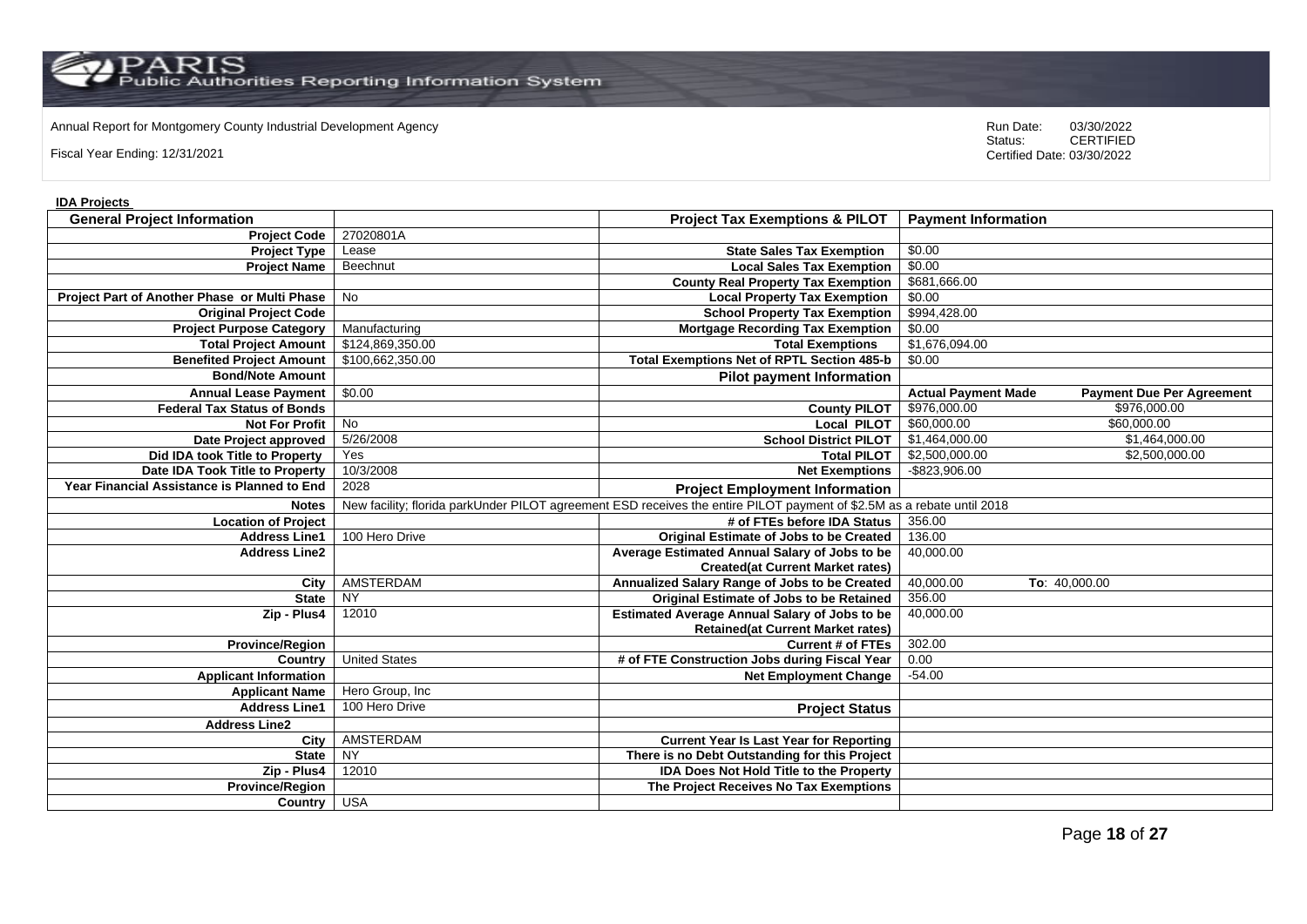Annual Report for Montgomery County Industrial Development Agency<br>
Status: CERTIFIED

Fiscal Year Ending: 12/31/2021

| <b>General Project Information</b>           |                                                          | <b>Project Tax Exemptions &amp; PILOT</b>            | <b>Payment Information</b>                                     |
|----------------------------------------------|----------------------------------------------------------|------------------------------------------------------|----------------------------------------------------------------|
| <b>Project Code</b>                          | 27021701A                                                |                                                      |                                                                |
| <b>Project Type</b>                          | Lease                                                    | <b>State Sales Tax Exemption</b>                     | \$0.00                                                         |
| <b>Project Name</b>                          | <b>DG Distribution Northeast LLC</b>                     | <b>Local Sales Tax Exemption</b>                     | \$0.00                                                         |
|                                              |                                                          | <b>County Real Property Tax Exemption</b>            | \$539,577.00                                                   |
| Project Part of Another Phase or Multi Phase | No                                                       | <b>Local Property Tax Exemption</b>                  | \$0.00                                                         |
| <b>Original Project Code</b>                 |                                                          | <b>School Property Tax Exemption</b>                 | \$754,339.00                                                   |
| <b>Project Purpose Category</b>              | <b>Other Categories</b>                                  | <b>Mortgage Recording Tax Exemption</b>              | \$0.00                                                         |
| <b>Total Project Amount</b>                  | \$91,200,000.00                                          | <b>Total Exemptions</b>                              | \$1,293,916.00                                                 |
| <b>Benefited Project Amount</b>              | \$91,200,000.00                                          | <b>Total Exemptions Net of RPTL Section 485-b</b>    | \$0.00                                                         |
| <b>Bond/Note Amount</b>                      |                                                          | <b>Pilot payment Information</b>                     |                                                                |
| <b>Annual Lease Payment</b>                  | \$0.00                                                   |                                                      | <b>Actual Payment Made</b><br><b>Payment Due Per Agreement</b> |
| <b>Federal Tax Status of Bonds</b>           |                                                          | <b>County PILOT</b>                                  | \$679.00<br>\$679.00                                           |
| <b>Not For Profit</b>                        | No                                                       | <b>Local PILOT</b>                                   | \$68.00<br>\$68.00                                             |
| Date Project approved                        | 10/4/2016                                                | <b>School District PILOT</b>                         | \$951.00<br>\$951.00                                           |
| Did IDA took Title to Property               | Yes                                                      | <b>Total PILOT</b>                                   | \$1,698.00<br>\$1,698.00                                       |
| Date IDA Took Title to Property              | 1/20/2017                                                | <b>Net Exemptions</b>                                | \$1,292,218.00                                                 |
| Year Financial Assistance is Planned to End  | 2033                                                     | <b>Project Employment Information</b>                |                                                                |
| <b>Notes</b>                                 | Distribution Center located on 5S in the Town of Florida |                                                      |                                                                |
| <b>Location of Project</b>                   |                                                          | # of FTEs before IDA Status                          | 0.00                                                           |
| <b>Address Line1</b>                         | 2106 Highway Route 5S                                    | Original Estimate of Jobs to be Created              | 430.00                                                         |
| <b>Address Line2</b>                         |                                                          | Average Estimated Annual Salary of Jobs to be        | 40,000.00                                                      |
|                                              |                                                          | <b>Created(at Current Market rates)</b>              |                                                                |
| City                                         | AMSTERDAM                                                | Annualized Salary Range of Jobs to be Created        | 30,000.00<br>To: 65,000.00                                     |
| <b>State</b>                                 | <b>NY</b>                                                | Original Estimate of Jobs to be Retained             | 0.00                                                           |
| Zip - Plus4                                  | 12010                                                    | <b>Estimated Average Annual Salary of Jobs to be</b> | 0.00                                                           |
|                                              |                                                          | <b>Retained(at Current Market rates)</b>             |                                                                |
| <b>Province/Region</b>                       |                                                          | <b>Current # of FTEs</b>                             | 547.00                                                         |
| Country                                      | <b>United States</b>                                     | # of FTE Construction Jobs during Fiscal Year        | 0.00                                                           |
| <b>Applicant Information</b>                 |                                                          | <b>Net Employment Change</b>                         | 547.00                                                         |
| <b>Applicant Name</b>                        | DG DistributionNortheast LLC                             |                                                      |                                                                |
| <b>Address Line1</b>                         | 100 Mission Ridge                                        | <b>Project Status</b>                                |                                                                |
| <b>Address Line2</b>                         |                                                          |                                                      |                                                                |
| City                                         | <b>GOODLETTSVILLE</b>                                    | <b>Current Year Is Last Year for Reporting</b>       |                                                                |
| <b>State</b>                                 | $\overline{T}N$                                          | There is no Debt Outstanding for this Project        |                                                                |
| Zip - Plus4                                  | 37072                                                    | <b>IDA Does Not Hold Title to the Property</b>       |                                                                |
| <b>Province/Region</b>                       |                                                          | The Project Receives No Tax Exemptions               |                                                                |
| Country USA                                  |                                                          |                                                      |                                                                |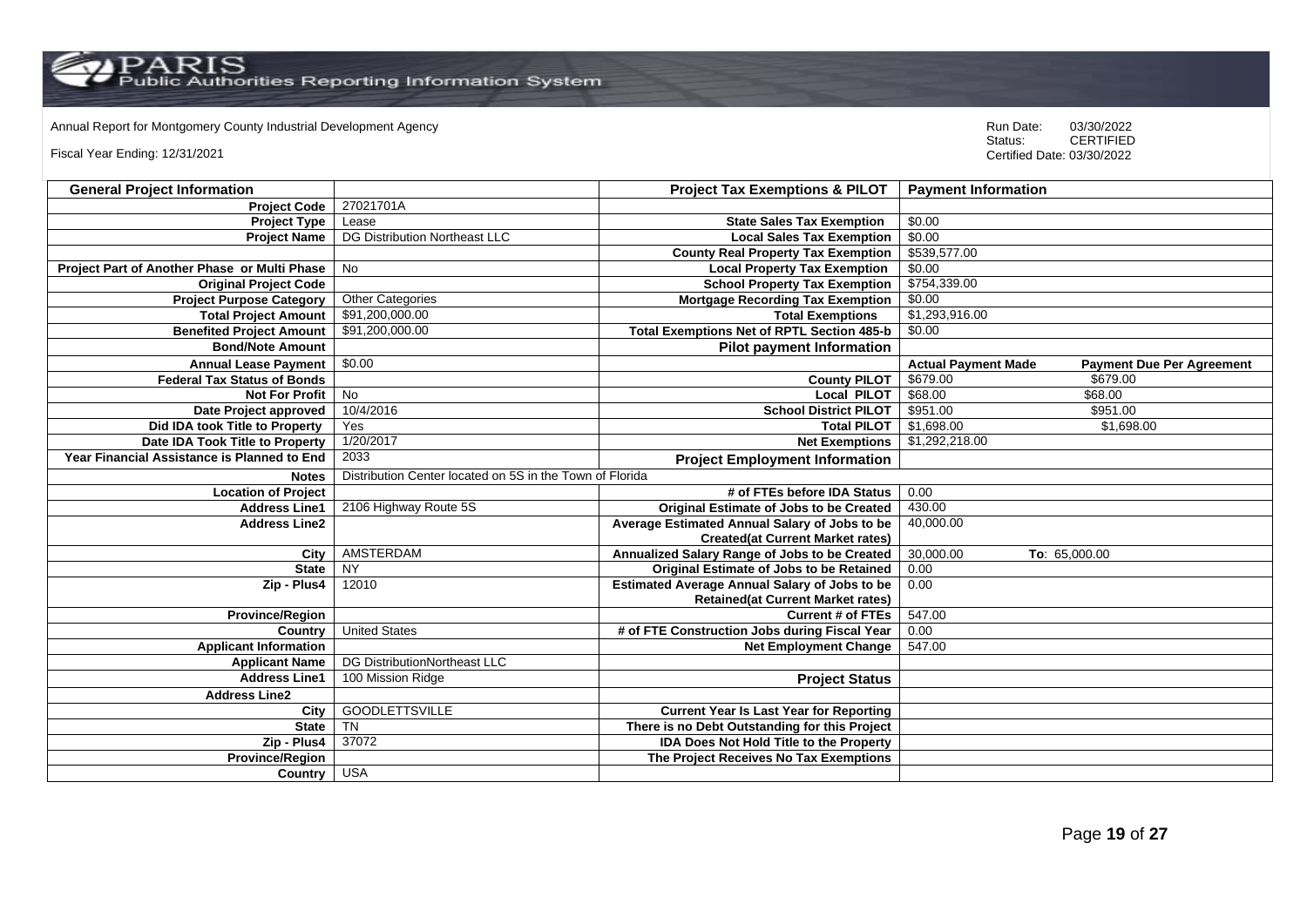$\operatorname{PARIS}_{\text{Public Authors}}$  Reporting Information System

Annual Report for Montgomery County Industrial Development Agency<br>
Status: CERTIFIED

Fiscal Year Ending: 12/31/2021

| <b>General Project Information</b>           |                        | <b>Project Tax Exemptions &amp; PILOT</b>            | <b>Payment Information</b>                                     |
|----------------------------------------------|------------------------|------------------------------------------------------|----------------------------------------------------------------|
| <b>Project Code</b>                          | 27021002A              |                                                      |                                                                |
| <b>Project Type</b>                          | Lease                  | <b>State Sales Tax Exemption</b>                     | \$0.00                                                         |
| <b>Project Name</b>                          | Hill & Markes, Inc.    | <b>Local Sales Tax Exemption</b>                     | \$0.00                                                         |
|                                              |                        | <b>County Real Property Tax Exemption</b>            | \$78,235.00                                                    |
| Project Part of Another Phase or Multi Phase | <b>No</b>              | <b>Local Property Tax Exemption</b>                  | \$0.00                                                         |
| <b>Original Project Code</b>                 |                        | <b>School Property Tax Exemption</b>                 | \$109,375.00                                                   |
| <b>Project Purpose Category</b>              | <b>Wholesale Trade</b> | <b>Mortgage Recording Tax Exemption</b>              | \$0.00                                                         |
| <b>Total Project Amount</b>                  | \$11,115,728.00        | <b>Total Exemptions</b>                              | \$187,610.00                                                   |
| <b>Benefited Project Amount</b>              | \$9,652,027.00         | <b>Total Exemptions Net of RPTL Section 485-b</b>    | \$0.00                                                         |
| <b>Bond/Note Amount</b>                      |                        | <b>Pilot payment Information</b>                     |                                                                |
| <b>Annual Lease Payment</b>                  | \$0.00                 |                                                      | <b>Actual Payment Made</b><br><b>Payment Due Per Agreement</b> |
| <b>Federal Tax Status of Bonds</b>           |                        | <b>County PILOT</b>                                  | \$67,568.00<br>\$67,568.00                                     |
| <b>Not For Profit</b>                        | <b>No</b>              | <b>Local PILOT</b>                                   | \$6,757.00<br>\$6,757.00                                       |
| Date Project approved                        | 6/30/2010              | <b>School District PILOT</b>                         | \$94,595.00<br>\$94,595.00                                     |
| Did IDA took Title to Property               | Yes                    | <b>Total PILOT</b>                                   | \$168,920.00<br>\$168,920.00                                   |
| Date IDA Took Title to Property              | 7/7/2010               | <b>Net Exemptions</b>                                | \$18,690.00                                                    |
| Year Financial Assistance is Planned to End  | 2022                   | <b>Project Employment Information</b>                |                                                                |
| <b>Notes</b>                                 |                        |                                                      |                                                                |
| <b>Location of Project</b>                   |                        | # of FTEs before IDA Status                          | 141.00                                                         |
| <b>Address Line1</b>                         | 1975 Route 5S          | <b>Original Estimate of Jobs to be Created</b>       | 48.00                                                          |
| <b>Address Line2</b>                         |                        | Average Estimated Annual Salary of Jobs to be        | 40,000.00                                                      |
|                                              |                        | <b>Created(at Current Market rates)</b>              |                                                                |
| City                                         | AMSTERDAM              | Annualized Salary Range of Jobs to be Created        | 40,000.00<br>To: 40,000.00                                     |
| <b>State</b>                                 | <b>NY</b>              | Original Estimate of Jobs to be Retained             | 141.00                                                         |
| Zip - Plus4                                  | 12010                  | <b>Estimated Average Annual Salary of Jobs to be</b> | 53,000.00                                                      |
|                                              |                        | <b>Retained(at Current Market rates)</b>             |                                                                |
| <b>Province/Region</b>                       |                        | <b>Current # of FTEs</b>                             | 180.00                                                         |
| Country                                      | <b>United States</b>   | # of FTE Construction Jobs during Fiscal Year        | 0.00                                                           |
| <b>Applicant Information</b>                 |                        | <b>Net Employment Change</b>                         | 39.00                                                          |
| <b>Applicant Name</b>                        | Hill & Markes, Inc.    |                                                      |                                                                |
| <b>Address Line1</b>                         | 1975 Route 5S          | <b>Project Status</b>                                |                                                                |
| <b>Address Line2</b>                         |                        |                                                      |                                                                |
| City                                         | AMSTERDAM              | <b>Current Year Is Last Year for Reporting</b>       |                                                                |
| <b>State</b>                                 | <b>NY</b>              | There is no Debt Outstanding for this Project        |                                                                |
| Zip - Plus4                                  | 12010                  | <b>IDA Does Not Hold Title to the Property</b>       |                                                                |
| <b>Province/Region</b>                       |                        | The Project Receives No Tax Exemptions               |                                                                |
| Country                                      | <b>USA</b>             |                                                      |                                                                |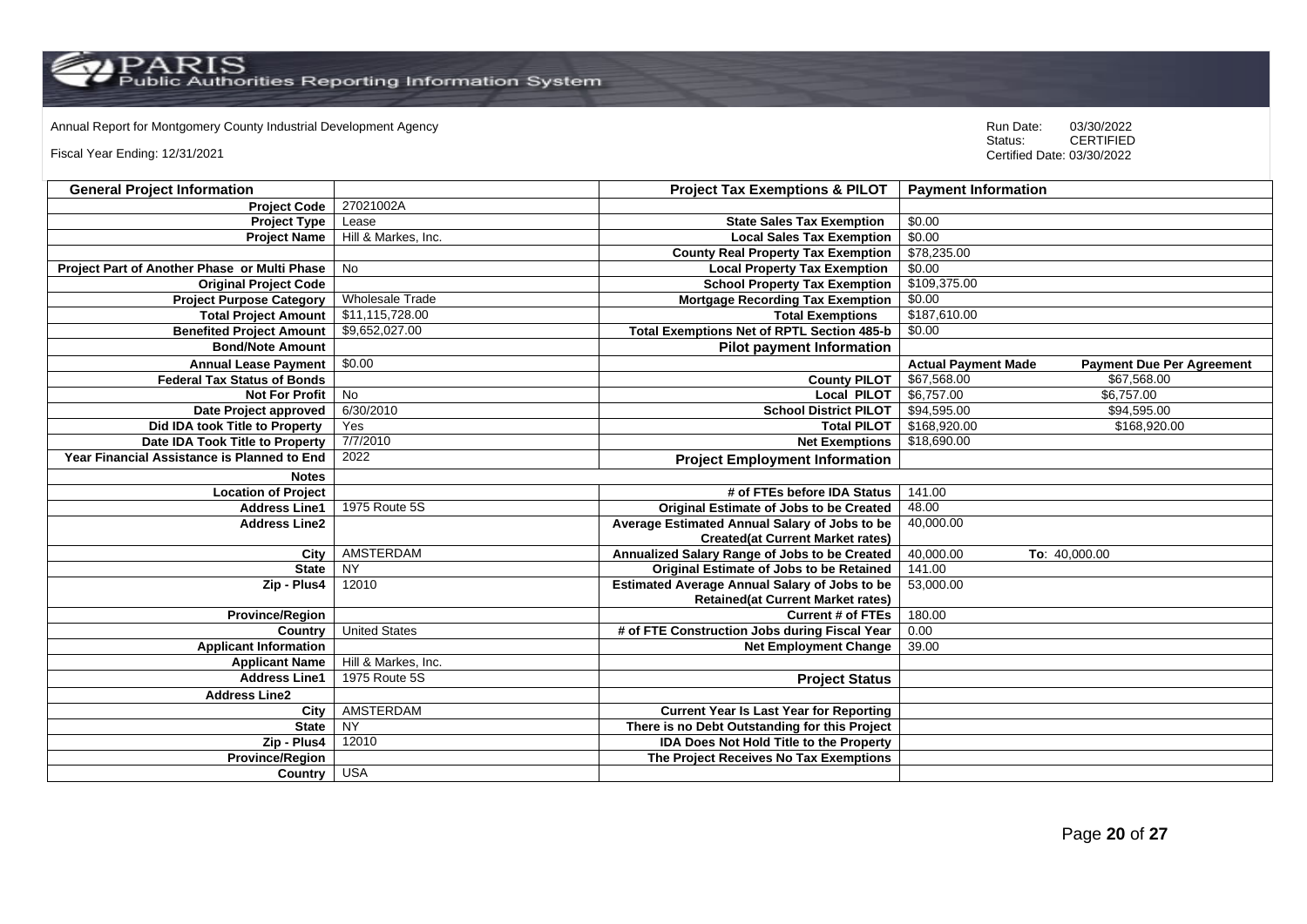$\operatorname{PARIS}_{\text{Public Authors}}$  Reporting Information System

Annual Report for Montgomery County Industrial Development Agency<br>
Status: CERTIFIED

Fiscal Year Ending: 12/31/2021

| <b>General Project Information</b>           |                              | <b>Project Tax Exemptions &amp; PILOT</b>            | <b>Payment Information</b>                                     |  |
|----------------------------------------------|------------------------------|------------------------------------------------------|----------------------------------------------------------------|--|
| <b>Project Code</b>                          | 27021901A                    |                                                      |                                                                |  |
| <b>Project Type</b>                          | Lease                        | <b>State Sales Tax Exemption</b>                     | \$0.00                                                         |  |
| <b>Project Name</b>                          | <b>Microtel Hotel</b>        | <b>Local Sales Tax Exemption</b>                     | \$0.00                                                         |  |
|                                              |                              | <b>County Real Property Tax Exemption</b>            | \$2,369.00                                                     |  |
| Project Part of Another Phase or Multi Phase | <b>No</b>                    | <b>Local Property Tax Exemption</b>                  | \$2,172.00                                                     |  |
| <b>Original Project Code</b>                 |                              | <b>School Property Tax Exemption</b>                 | \$3,251.00                                                     |  |
| <b>Project Purpose Category</b>              | Services                     | <b>Mortgage Recording Tax Exemption</b>              | \$0.00                                                         |  |
| <b>Total Project Amount</b>                  | \$7,000,000.00               | <b>Total Exemptions</b>                              | \$7,792.00                                                     |  |
| <b>Benefited Project Amount</b>              | \$7,000,000.00               | <b>Total Exemptions Net of RPTL Section 485-b</b>    | \$0.00                                                         |  |
| <b>Bond/Note Amount</b>                      |                              | <b>Pilot payment Information</b>                     |                                                                |  |
| <b>Annual Lease Payment</b>                  | \$0.00                       |                                                      | <b>Actual Payment Made</b><br><b>Payment Due Per Agreement</b> |  |
| <b>Federal Tax Status of Bonds</b>           |                              | <b>County PILOT</b>                                  | \$9,919.00<br>\$9,919.00                                       |  |
| <b>Not For Profit</b>                        |                              | <b>Local PILOT</b>                                   | \$9,094.00<br>\$9,094.00                                       |  |
| Date Project approved                        | 3/14/2019                    | <b>School District PILOT</b>                         | \$13,612.00<br>\$13,612.00                                     |  |
| Did IDA took Title to Property               | Yes                          | <b>Total PILOT</b>                                   | \$32,625.00<br>\$32,625.00                                     |  |
| Date IDA Took Title to Property              | 3/1/2019                     | <b>Net Exemptions</b>                                | $-$24,833.00$                                                  |  |
| Year Financial Assistance is Planned to End  | 2029                         | <b>Project Employment Information</b>                |                                                                |  |
| <b>Notes</b>                                 | City of Amsterdam hotel      |                                                      |                                                                |  |
| <b>Location of Project</b>                   |                              | # of FTEs before IDA Status                          | 0.00                                                           |  |
| <b>Address Line1</b>                         | 1393 NYS Hwy Rt 5S           | <b>Original Estimate of Jobs to be Created</b>       | 14.00                                                          |  |
| <b>Address Line2</b>                         |                              | Average Estimated Annual Salary of Jobs to be        | 40,000.00                                                      |  |
|                                              |                              | <b>Created(at Current Market rates)</b>              |                                                                |  |
| City                                         | AMSTERDAM                    | Annualized Salary Range of Jobs to be Created        | 30,000.00<br>To: 50,000.00                                     |  |
| <b>State</b>                                 | <b>NY</b>                    | Original Estimate of Jobs to be Retained             | 0.00                                                           |  |
| Zip - Plus4                                  | 12010                        | <b>Estimated Average Annual Salary of Jobs to be</b> | 0.00                                                           |  |
|                                              |                              | <b>Retained(at Current Market rates)</b>             |                                                                |  |
| <b>Province/Region</b>                       |                              | <b>Current # of FTEs</b>                             | 12.00                                                          |  |
| Country                                      | <b>United States</b>         | # of FTE Construction Jobs during Fiscal Year        | 0.00                                                           |  |
| <b>Applicant Information</b>                 |                              | <b>Net Employment Change</b>                         | 12.00                                                          |  |
| <b>Applicant Name</b>                        | Valley View Land Development |                                                      |                                                                |  |
| <b>Address Line1</b>                         | 1393 NYS Hwy Rt 5S           | <b>Project Status</b>                                |                                                                |  |
| <b>Address Line2</b>                         |                              |                                                      |                                                                |  |
| City                                         | AMSTERDAM                    | <b>Current Year Is Last Year for Reporting</b>       |                                                                |  |
| <b>State</b>                                 | $\overline{NY}$              | There is no Debt Outstanding for this Project        |                                                                |  |
| Zip - Plus4                                  | 12010                        | <b>IDA Does Not Hold Title to the Property</b>       |                                                                |  |
| <b>Province/Region</b>                       |                              | The Project Receives No Tax Exemptions               |                                                                |  |
| Country                                      | <b>USA</b>                   |                                                      |                                                                |  |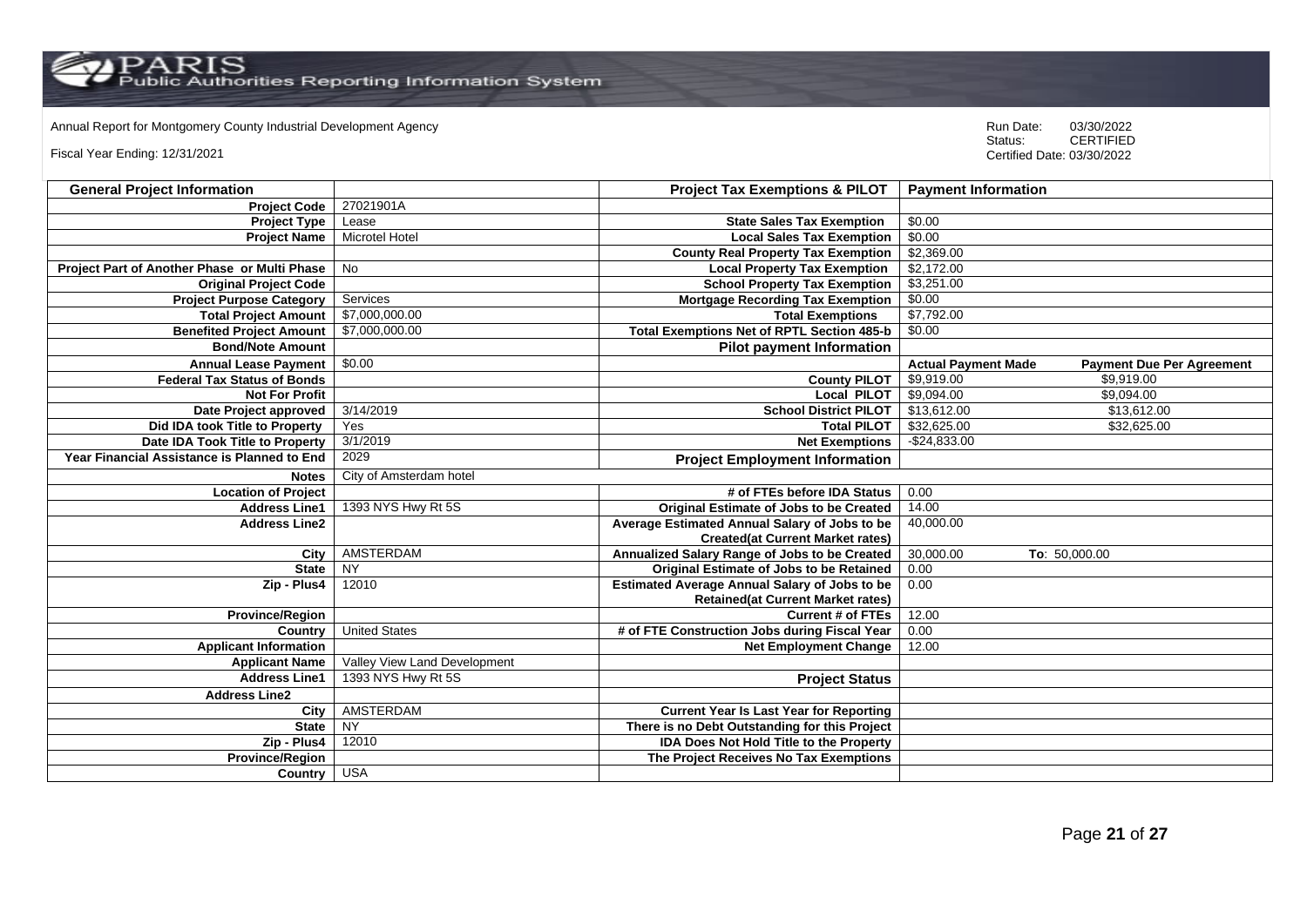Annual Report for Montgomery County Industrial Development Agency<br>
Status: CERTIFIED

Fiscal Year Ending: 12/31/2021

| <b>General Project Information</b>           |                                                | <b>Project Tax Exemptions &amp; PILOT</b>            | <b>Payment Information</b>                                     |
|----------------------------------------------|------------------------------------------------|------------------------------------------------------|----------------------------------------------------------------|
| <b>Project Code</b>                          | 27021902A                                      |                                                      |                                                                |
| <b>Project Type</b>                          | Lease                                          | <b>State Sales Tax Exemption</b>                     | \$0.00                                                         |
| <b>Project Name</b>                          | <b>Mohawk Solar</b>                            | <b>Local Sales Tax Exemption</b>                     | \$0.00                                                         |
|                                              |                                                | <b>County Real Property Tax Exemption</b>            | \$0.00                                                         |
| Project Part of Another Phase or Multi Phase | <b>No</b>                                      | <b>Local Property Tax Exemption</b>                  | \$0.00                                                         |
| <b>Original Project Code</b>                 |                                                | <b>School Property Tax Exemption</b>                 | \$0.00                                                         |
| <b>Project Purpose Category</b>              | Other Categories                               | <b>Mortgage Recording Tax Exemption</b>              | \$0.00                                                         |
| <b>Total Project Amount</b>                  | \$135,000,000.00                               | <b>Total Exemptions</b>                              | \$0.00                                                         |
| <b>Benefited Project Amount</b>              | \$135,000,000.00                               | <b>Total Exemptions Net of RPTL Section 485-b</b>    | \$0.00                                                         |
| <b>Bond/Note Amount</b>                      |                                                | <b>Pilot payment Information</b>                     |                                                                |
| <b>Annual Lease Payment</b>                  | \$0.00                                         |                                                      | <b>Actual Payment Made</b><br><b>Payment Due Per Agreement</b> |
| <b>Federal Tax Status of Bonds</b>           |                                                | <b>County PILOT</b>                                  | \$0.00<br>\$0.00                                               |
| <b>Not For Profit</b>                        | <b>No</b>                                      | <b>Local PILOT</b>                                   | \$0.00<br>\$0.00                                               |
| Date Project approved                        | 12/20/2018                                     | <b>School District PILOT</b>                         | \$0.00<br>\$0.00                                               |
| Did IDA took Title to Property               | Yes                                            | <b>Total PILOT</b>                                   | \$0.00<br>\$0.00                                               |
| Date IDA Took Title to Property              | 12/1/2019                                      | <b>Net Exemptions</b>                                | \$0.00                                                         |
| Year Financial Assistance is Planned to End  | 2037                                           | <b>Project Employment Information</b>                |                                                                |
| <b>Notes</b>                                 | Solar panel's town of canjo and town of minden |                                                      |                                                                |
| <b>Location of Project</b>                   |                                                | # of FTEs before IDA Status                          | 0.00                                                           |
| <b>Address Line1</b>                         | Marshville Rd                                  | <b>Original Estimate of Jobs to be Created</b>       | 5.00                                                           |
| <b>Address Line2</b>                         |                                                | Average Estimated Annual Salary of Jobs to be        | 50,000.00                                                      |
|                                              |                                                | <b>Created(at Current Market rates)</b>              |                                                                |
| City                                         | CANAJOHARIE                                    | Annualized Salary Range of Jobs to be Created        | 35,000.00<br>To: 90,000.00                                     |
| <b>State</b>                                 | <b>NY</b>                                      | Original Estimate of Jobs to be Retained             | 0.00                                                           |
| Zip - Plus4                                  | 13317                                          | <b>Estimated Average Annual Salary of Jobs to be</b> | 0.00                                                           |
|                                              |                                                | <b>Retained(at Current Market rates)</b>             |                                                                |
| <b>Province/Region</b>                       |                                                | <b>Current # of FTEs</b>                             | 0.00                                                           |
| Country                                      | <b>United States</b>                           | # of FTE Construction Jobs during Fiscal Year        | 0.00                                                           |
| <b>Applicant Information</b>                 |                                                | <b>Net Employment Change</b>                         | 0.00                                                           |
| <b>Applicant Name</b>                        | Mohaw Solar, LLC                               |                                                      |                                                                |
| <b>Address Line1</b>                         | Marshville Road                                | <b>Project Status</b>                                |                                                                |
| <b>Address Line2</b>                         |                                                |                                                      |                                                                |
| City                                         | CANAJOHARIE                                    | <b>Current Year Is Last Year for Reporting</b>       |                                                                |
| <b>State</b>                                 | $\overline{NY}$                                | There is no Debt Outstanding for this Project        |                                                                |
| Zip - Plus4                                  | 13317                                          | <b>IDA Does Not Hold Title to the Property</b>       |                                                                |
| <b>Province/Region</b>                       |                                                | The Project Receives No Tax Exemptions               |                                                                |
| Country                                      | <b>USA</b>                                     |                                                      |                                                                |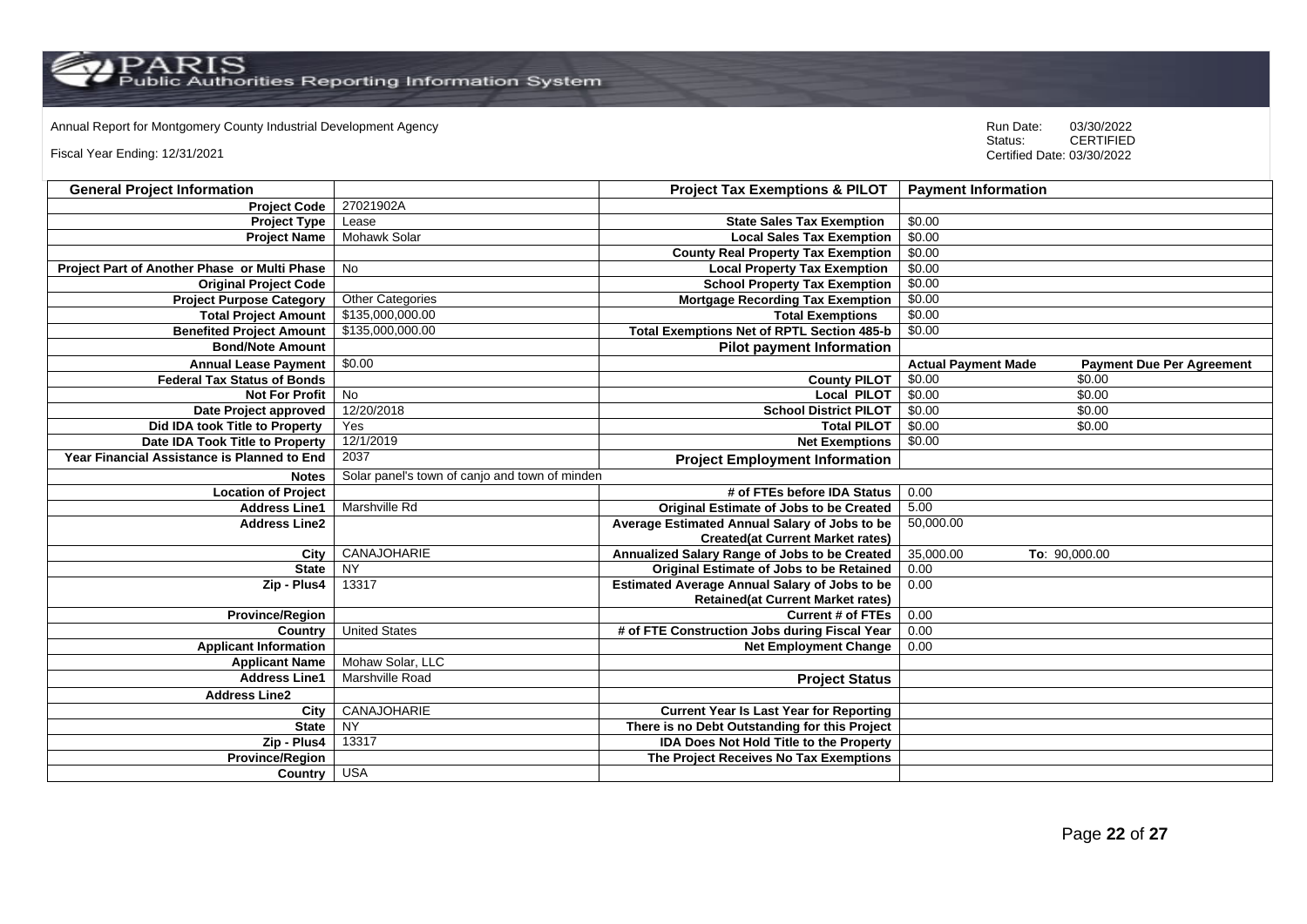$\operatorname{PARIS}_{\text{Public Authors}}$  Reporting Information System

Annual Report for Montgomery County Industrial Development Agency<br>
Status: CERTIFIED

Fiscal Year Ending: 12/31/2021

| <b>General Project Information</b>           |                             | <b>Project Tax Exemptions &amp; PILOT</b>            | <b>Payment Information</b>                                     |  |
|----------------------------------------------|-----------------------------|------------------------------------------------------|----------------------------------------------------------------|--|
| <b>Project Code</b>                          | 27021601A                   |                                                      |                                                                |  |
| <b>Project Type</b>                          | Lease                       | <b>State Sales Tax Exemption</b>                     | \$0.00                                                         |  |
| <b>Project Name</b>                          | <b>RAMA Real Properties</b> | <b>Local Sales Tax Exemption</b>                     | \$0.00                                                         |  |
|                                              |                             | <b>County Real Property Tax Exemption</b>            | \$14,365.00                                                    |  |
| Project Part of Another Phase or Multi Phase | <b>No</b>                   | <b>Local Property Tax Exemption</b>                  | \$3,435.00                                                     |  |
| <b>Original Project Code</b>                 |                             | <b>School Property Tax Exemption</b>                 | \$31,017.00                                                    |  |
| <b>Project Purpose Category</b>              | Services                    | <b>Mortgage Recording Tax Exemption</b>              | \$0.00                                                         |  |
| <b>Total Project Amount</b>                  | \$694,800.00                | <b>Total Exemptions</b>                              | \$48,817.00                                                    |  |
| <b>Benefited Project Amount</b>              | \$694,800.00                | <b>Total Exemptions Net of RPTL Section 485-b</b>    | \$11,041.00                                                    |  |
| <b>Bond/Note Amount</b>                      |                             | <b>Pilot payment Information</b>                     |                                                                |  |
| <b>Annual Lease Payment</b>                  | \$0.00                      |                                                      | <b>Actual Payment Made</b><br><b>Payment Due Per Agreement</b> |  |
| <b>Federal Tax Status of Bonds</b>           |                             | <b>County PILOT</b>                                  | \$10,031.00<br>\$10,031.00                                     |  |
| <b>Not For Profit</b>                        | <b>No</b>                   | <b>Local PILOT</b>                                   | \$1,751.00<br>\$1,751.00                                       |  |
| Date Project approved                        | 6/1/2016                    | <b>School District PILOT</b>                         | \$15,063.00<br>\$15,063.00                                     |  |
| Did IDA took Title to Property               | No                          | <b>Total PILOT</b>                                   | \$26,845.00<br>\$26,845.00                                     |  |
| Date IDA Took Title to Property              |                             | <b>Net Exemptions</b>                                | \$21,972.00                                                    |  |
| Year Financial Assistance is Planned to End  | 2032                        | <b>Project Employment Information</b>                |                                                                |  |
| <b>Notes</b>                                 |                             |                                                      |                                                                |  |
| <b>Location of Project</b>                   |                             | # of FTEs before IDA Status                          | 76.00                                                          |  |
| <b>Address Line1</b>                         | 58 Pawling Street           | <b>Original Estimate of Jobs to be Created</b>       | 6.00                                                           |  |
| <b>Address Line2</b>                         |                             | Average Estimated Annual Salary of Jobs to be        | 30,000.00                                                      |  |
|                                              |                             | <b>Created(at Current Market rates)</b>              |                                                                |  |
| City                                         | <b>HAGAMAN</b>              | Annualized Salary Range of Jobs to be Created        | 30,000.00<br>To: 40,000.00                                     |  |
| <b>State</b>                                 | <b>NY</b>                   | Original Estimate of Jobs to be Retained             | 76.00                                                          |  |
| Zip - Plus4                                  | 12086                       | <b>Estimated Average Annual Salary of Jobs to be</b> | 40,000.00                                                      |  |
|                                              |                             | <b>Retained(at Current Market rates)</b>             |                                                                |  |
| <b>Province/Region</b>                       |                             | <b>Current # of FTEs</b>                             | 197.00                                                         |  |
| Country                                      | <b>United States</b>        | # of FTE Construction Jobs during Fiscal Year        | 0.00                                                           |  |
| <b>Applicant Information</b>                 |                             | <b>Net Employment Change</b>                         | 121.00                                                         |  |
| <b>Applicant Name</b>                        | <b>RAMA Real Properties</b> |                                                      |                                                                |  |
| <b>Address Line1</b>                         | 58 Pawling Street           | <b>Project Status</b>                                |                                                                |  |
| <b>Address Line2</b>                         |                             |                                                      |                                                                |  |
| City                                         | <b>HAGAMAN</b>              | <b>Current Year Is Last Year for Reporting</b>       |                                                                |  |
| <b>State</b>                                 | NY                          | There is no Debt Outstanding for this Project        |                                                                |  |
| Zip - Plus4                                  | 12086                       | <b>IDA Does Not Hold Title to the Property</b>       |                                                                |  |
| <b>Province/Region</b>                       |                             | The Project Receives No Tax Exemptions               |                                                                |  |
| Country                                      | <b>USA</b>                  |                                                      |                                                                |  |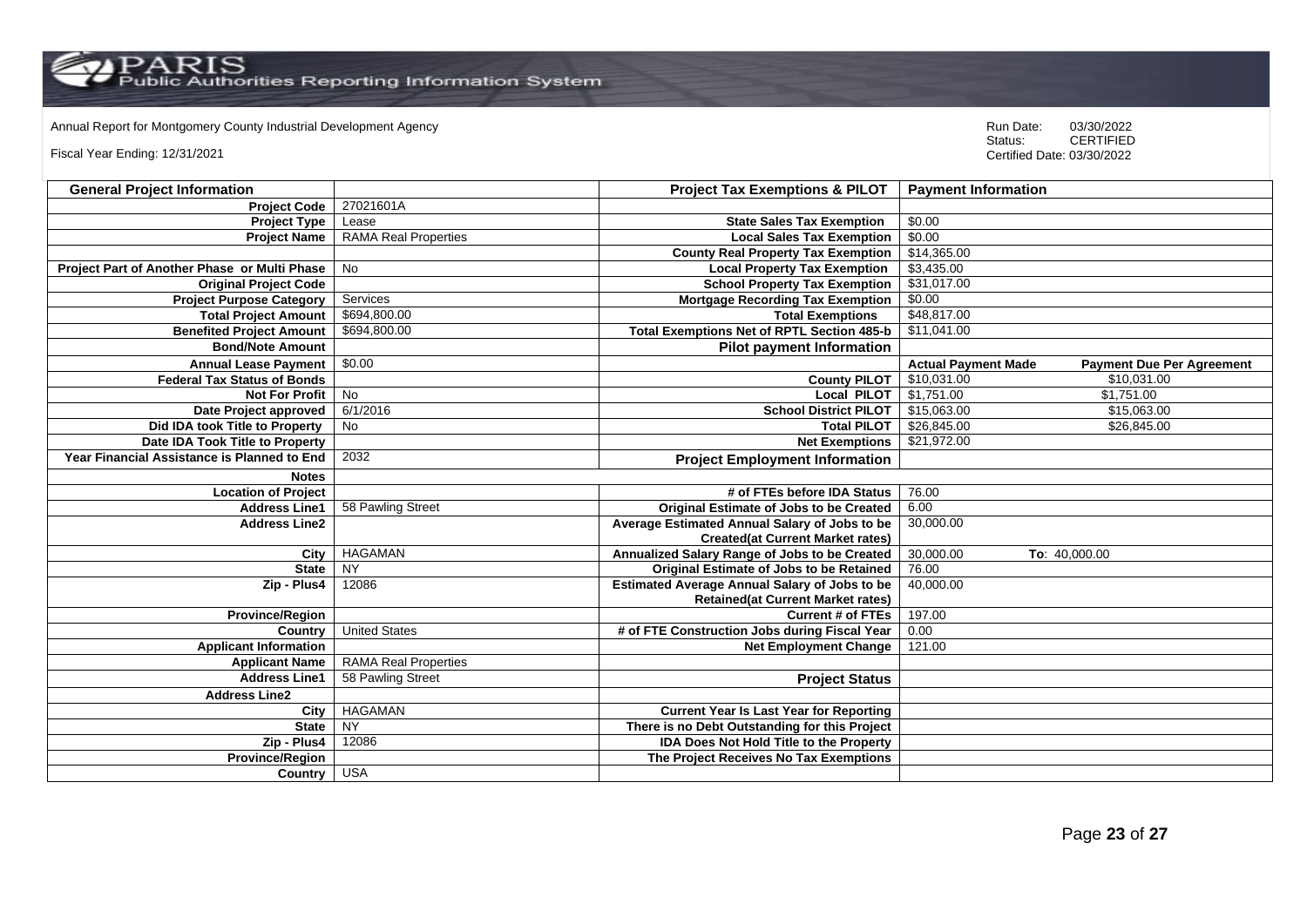Annual Report for Montgomery County Industrial Development Agency<br>
Status: CERTIFIED

Fiscal Year Ending: 12/31/2021

| <b>General Project Information</b>           |                                                              | <b>Project Tax Exemptions &amp; PILOT</b>            | <b>Payment Information</b>   |                                  |
|----------------------------------------------|--------------------------------------------------------------|------------------------------------------------------|------------------------------|----------------------------------|
| <b>Project Code</b>                          | 27021001A                                                    |                                                      |                              |                                  |
| <b>Project Type</b>                          | Lease                                                        | <b>State Sales Tax Exemption</b>                     | \$0.00                       |                                  |
| <b>Project Name</b>                          | Target Corp T3802 Expansion                                  | <b>Local Sales Tax Exemption</b>                     | \$0.00                       |                                  |
|                                              |                                                              | <b>County Real Property Tax Exemption</b>            | \$248,206.00                 |                                  |
| Project Part of Another Phase or Multi Phase | <b>No</b>                                                    | <b>Local Property Tax Exemption</b>                  | \$0.00                       |                                  |
| <b>Original Project Code</b>                 |                                                              | <b>School Property Tax Exemption</b>                 | \$360,726.00                 |                                  |
| <b>Project Purpose Category</b>              | <b>Wholesale Trade</b>                                       | <b>Mortgage Recording Tax Exemption</b>              | \$0.00                       |                                  |
| <b>Total Project Amount</b>                  | \$65,546,046.00                                              | <b>Total Exemptions</b>                              | \$608,932.00                 |                                  |
| <b>Benefited Project Amount</b>              | \$62,183,246.00                                              | <b>Total Exemptions Net of RPTL Section 485-b</b>    | \$0.00                       |                                  |
| <b>Bond/Note Amount</b>                      |                                                              | <b>Pilot payment Information</b>                     |                              |                                  |
| <b>Annual Lease Payment</b>                  | \$0.00                                                       |                                                      | <b>Actual Payment Made</b>   | <b>Payment Due Per Agreement</b> |
| <b>Federal Tax Status of Bonds</b>           |                                                              | <b>County PILOT</b>                                  | \$209,982.00                 | \$209,982.00                     |
| <b>Not For Profit</b>                        | No                                                           | <b>Local PILOT</b>                                   | \$13,403.00                  | \$13,403.00                      |
| Date Project approved                        | 5/20/2010                                                    | <b>School District PILOT</b>                         | \$359,052.00<br>\$359,052.00 |                                  |
| Did IDA took Title to Property               | Yes                                                          | <b>Total PILOT</b>                                   | \$582,437.00<br>\$582,437.00 |                                  |
| Date IDA Took Title to Property              | 5/1/2003                                                     | <b>Net Exemptions</b>                                | \$26,495.00                  |                                  |
| Year Financial Assistance is Planned to End  | 2022                                                         | <b>Project Employment Information</b>                |                              |                                  |
| <b>Notes</b>                                 | Project #2 See Project code 27020301A for employment numbers |                                                      |                              |                                  |
| <b>Location of Project</b>                   |                                                              | # of FTEs before IDA Status                          | 0.00                         |                                  |
| <b>Address Line1</b>                         | 1800 State Highway 5S                                        | Original Estimate of Jobs to be Created              | 0.00                         |                                  |
| <b>Address Line2</b>                         |                                                              | Average Estimated Annual Salary of Jobs to be        | 0.00                         |                                  |
|                                              |                                                              | <b>Created(at Current Market rates)</b>              |                              |                                  |
| City                                         | AMSTERDAM                                                    | Annualized Salary Range of Jobs to be Created        | 0.00<br>To: 0.00             |                                  |
| <b>State</b>                                 | <b>NY</b>                                                    | Original Estimate of Jobs to be Retained             | 0.00                         |                                  |
| Zip - Plus4                                  | 12010                                                        | <b>Estimated Average Annual Salary of Jobs to be</b> | 0.00                         |                                  |
|                                              |                                                              | <b>Retained (at Current Market rates)</b>            |                              |                                  |
| <b>Province/Region</b>                       |                                                              | <b>Current # of FTEs</b>                             | 1,328.00                     |                                  |
| Country                                      | <b>United States</b>                                         | # of FTE Construction Jobs during Fiscal Year        | 0.00                         |                                  |
| <b>Applicant Information</b>                 |                                                              | <b>Net Employment Change</b>                         | 1,328.00                     |                                  |
| <b>Applicant Name</b>                        | Target Corp T3802                                            |                                                      |                              |                                  |
| <b>Address Line1</b>                         | PO Box 9456                                                  | <b>Project Status</b>                                |                              |                                  |
| <b>Address Line2</b>                         |                                                              |                                                      |                              |                                  |
| City                                         | <b>MINNEAPOLIS</b>                                           | <b>Current Year Is Last Year for Reporting</b>       |                              |                                  |
| <b>State</b>                                 | <b>MN</b>                                                    | There is no Debt Outstanding for this Project        |                              |                                  |
| Zip - Plus4                                  | 55440                                                        | <b>IDA Does Not Hold Title to the Property</b>       |                              |                                  |
| <b>Province/Region</b>                       |                                                              | The Project Receives No Tax Exemptions               |                              |                                  |
| Country                                      | <b>USA</b>                                                   |                                                      |                              |                                  |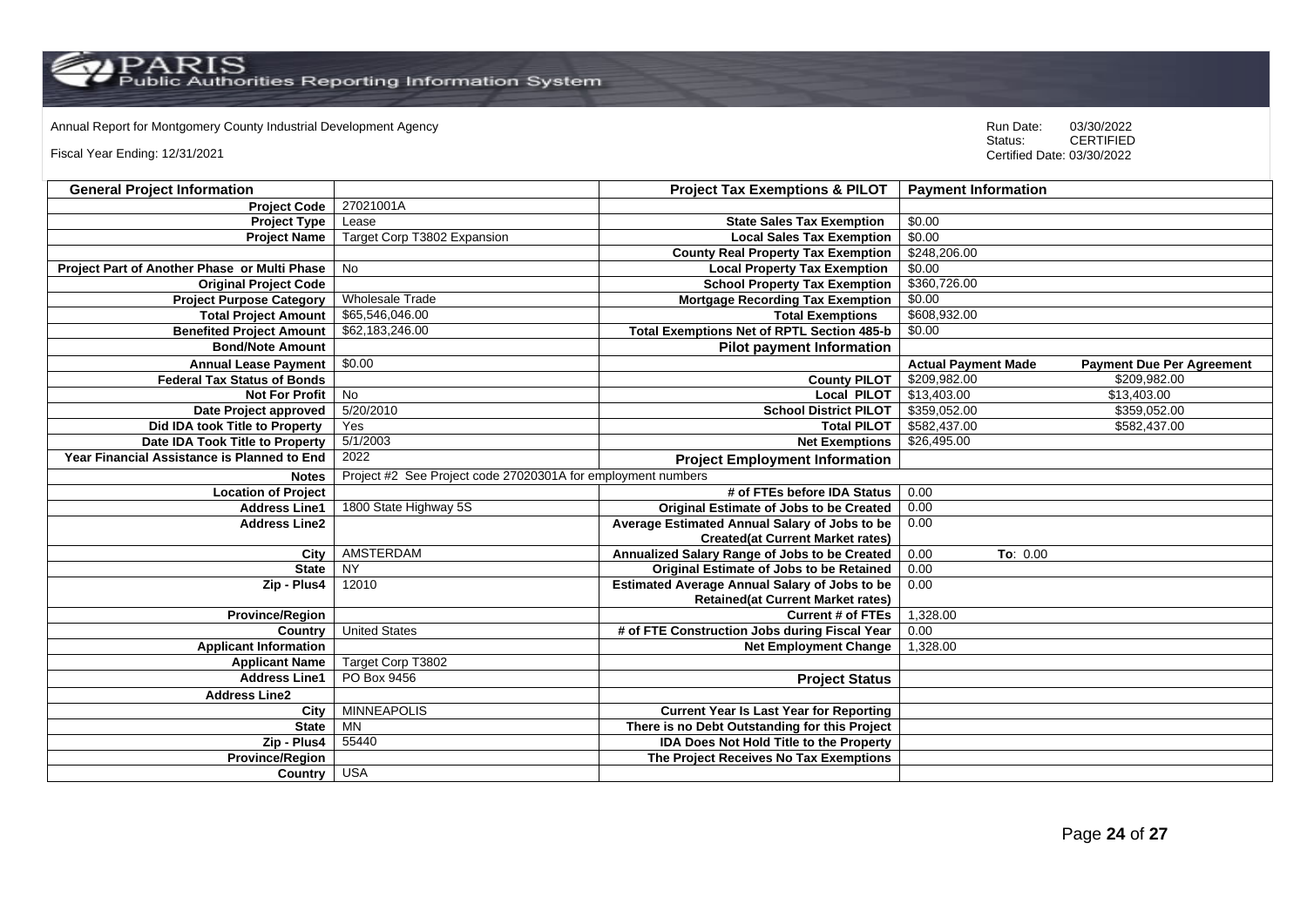Annual Report for Montgomery County Industrial Development Agency<br>
Status: CERTIFIED

Fiscal Year Ending: 12/31/2021

| <b>General Project Information</b>           |                                                                    | <b>Project Tax Exemptions &amp; PILOT</b>            | <b>Payment Information</b>                                     |  |
|----------------------------------------------|--------------------------------------------------------------------|------------------------------------------------------|----------------------------------------------------------------|--|
| <b>Project Code</b>                          | 27022001A                                                          |                                                      |                                                                |  |
| <b>Project Type</b>                          | Lease                                                              | <b>State Sales Tax Exemption</b>                     | \$7,937.00                                                     |  |
| <b>Project Name</b>                          | Vida Blend Building                                                | <b>Local Sales Tax Exemption</b>                     | \$0.00                                                         |  |
|                                              |                                                                    | <b>County Real Property Tax Exemption</b>            | \$4,556.00                                                     |  |
| Project Part of Another Phase or Multi Phase | No                                                                 | <b>Local Property Tax Exemption</b>                  | \$0.00                                                         |  |
| <b>Original Project Code</b>                 |                                                                    | <b>School Property Tax Exemption</b>                 | \$11,243.00                                                    |  |
| <b>Project Purpose Category</b>              | Manufacturing                                                      | <b>Mortgage Recording Tax Exemption</b>              | \$0.00                                                         |  |
| <b>Total Project Amount</b>                  | \$1,463,000.00                                                     | <b>Total Exemptions</b>                              | \$23,736.00                                                    |  |
| <b>Benefited Project Amount</b>              | \$1,288,000.00                                                     | <b>Total Exemptions Net of RPTL Section 485-b</b>    | \$8,184.00                                                     |  |
| <b>Bond/Note Amount</b>                      |                                                                    | <b>Pilot payment Information</b>                     |                                                                |  |
| <b>Annual Lease Payment</b>                  | \$0.00                                                             |                                                      | <b>Actual Payment Made</b><br><b>Payment Due Per Agreement</b> |  |
| <b>Federal Tax Status of Bonds</b>           |                                                                    | <b>County PILOT</b>                                  | \$1,724.00<br>\$1,724.00                                       |  |
| <b>Not For Profit</b>                        |                                                                    | <b>Local PILOT</b>                                   | \$0.00<br>\$0.00                                               |  |
| Date Project approved                        | 3/14/2019                                                          | <b>School District PILOT</b>                         | \$2,811.00<br>\$2,811.00                                       |  |
| Did IDA took Title to Property               | Yes                                                                | <b>Total PILOT</b>                                   | \$4,535.00<br>\$4,535.00                                       |  |
| Date IDA Took Title to Property              | 3/1/2020                                                           | <b>Net Exemptions</b>                                | \$19,201.00                                                    |  |
| Year Financial Assistance is Planned to End  | 2035                                                               | <b>Project Employment Information</b>                |                                                                |  |
| <b>Notes</b>                                 |                                                                    |                                                      |                                                                |  |
| <b>Location of Project</b>                   |                                                                    | # of FTEs before IDA Status                          | 11.00                                                          |  |
| <b>Address Line1</b>                         | <b>Florida Business Park Ext</b>                                   | Original Estimate of Jobs to be Created              | 18.00                                                          |  |
| <b>Address Line2</b>                         |                                                                    | Average Estimated Annual Salary of Jobs to be        | 26,077.00                                                      |  |
|                                              |                                                                    | <b>Created(at Current Market rates)</b>              |                                                                |  |
| City                                         | AMSTERDAM                                                          | Annualized Salary Range of Jobs to be Created        | 25,000.00<br>To: 30,000.00                                     |  |
| <b>State</b>                                 | <b>NY</b>                                                          | Original Estimate of Jobs to be Retained             | 11.00                                                          |  |
| Zip - Plus4                                  | 12010                                                              | <b>Estimated Average Annual Salary of Jobs to be</b> | 27,000.00                                                      |  |
|                                              |                                                                    | <b>Retained(at Current Market rates)</b>             |                                                                |  |
| <b>Province/Region</b>                       |                                                                    | <b>Current # of FTEs</b>                             | 16.00                                                          |  |
| Country                                      | <b>United States</b>                                               | # of FTE Construction Jobs during Fiscal Year        | 0.00                                                           |  |
| <b>Applicant Information</b>                 |                                                                    | <b>Net Employment Change</b>                         | 5.00                                                           |  |
| <b>Applicant Name</b>                        | Edward Piglavento Jr and Michael<br>Pigliavento Rental Partnership |                                                      |                                                                |  |
| <b>Address Line1</b>                         | State Highway Route 5S                                             | <b>Project Status</b>                                |                                                                |  |
| <b>Address Line2</b>                         |                                                                    |                                                      |                                                                |  |
| City                                         | AMSTERDAM                                                          | <b>Current Year Is Last Year for Reporting</b>       |                                                                |  |
| <b>State</b>                                 | <b>NY</b>                                                          | There is no Debt Outstanding for this Project        |                                                                |  |
| Zip - Plus4                                  | 12010                                                              | <b>IDA Does Not Hold Title to the Property</b>       |                                                                |  |
| <b>Province/Region</b>                       |                                                                    | The Project Receives No Tax Exemptions               |                                                                |  |
| Country USA                                  |                                                                    |                                                      |                                                                |  |
|                                              |                                                                    |                                                      |                                                                |  |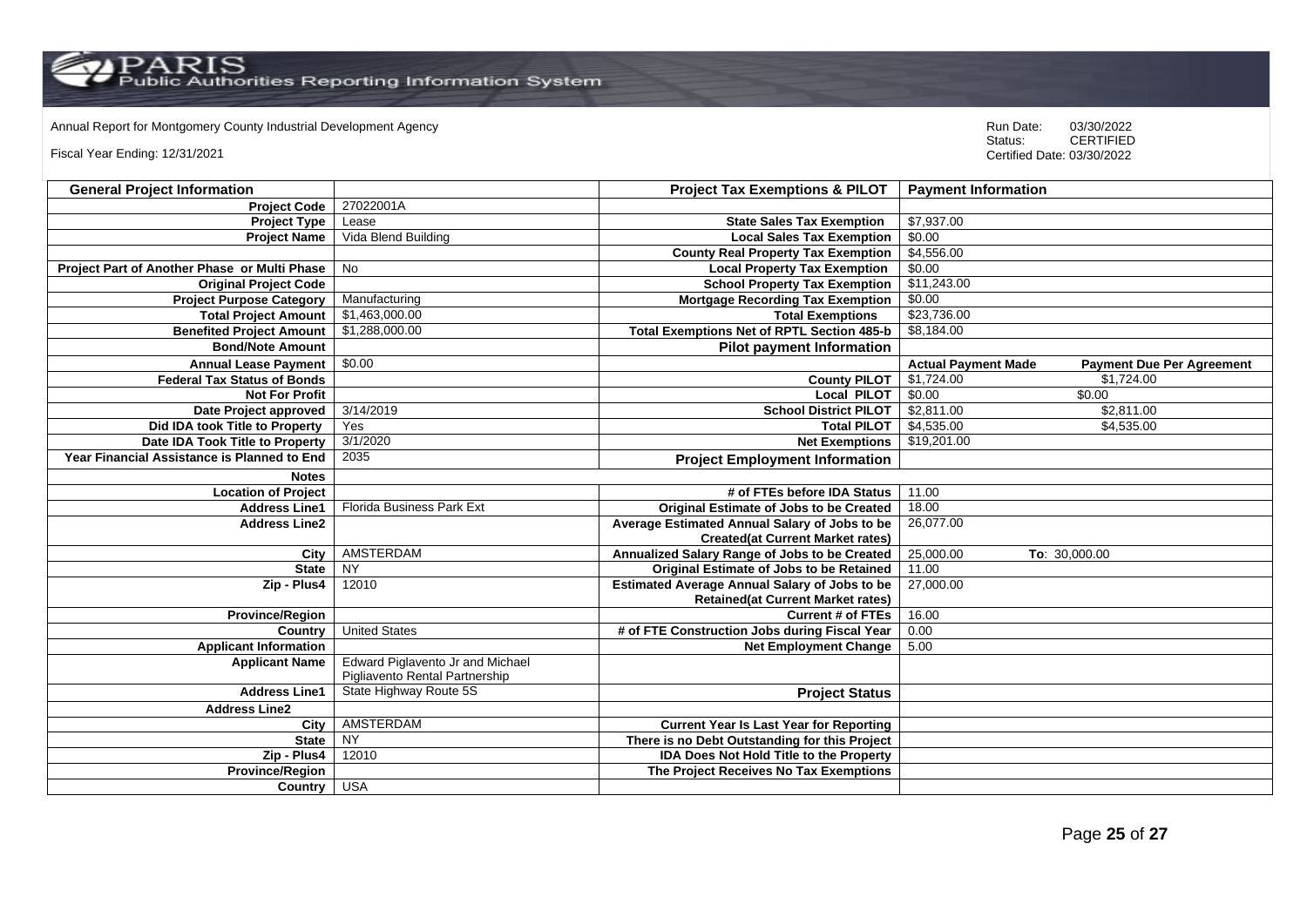## Annual Report for Montgomery County Industrial Development Agency<br>
Status: CERTIFIED

Fiscal Year Ending: 12/31/2021

CERTIFIED Certified Date: 03/30/2022

#### **IDA Projects Summary Information:**

| <b>Total N</b><br>er of Projects<br>Number | <b>Total F</b><br>l Exemptions               | <b>I PILOT Paio</b><br>⊟ ot⊾ | Not F<br><b>Exemptions</b>                      | <b>Net Employment Change</b> |
|--------------------------------------------|----------------------------------------------|------------------------------|-------------------------------------------------|------------------------------|
|                                            | ፍ3 ጸ46<br>$\sim$<br>- 22<br>.J.840.89<br>יש. | \$3,317,060.00               | <b>CE20 837</b><br>6529.83<br>$\cdot\cdot\cdot$ | 1998                         |